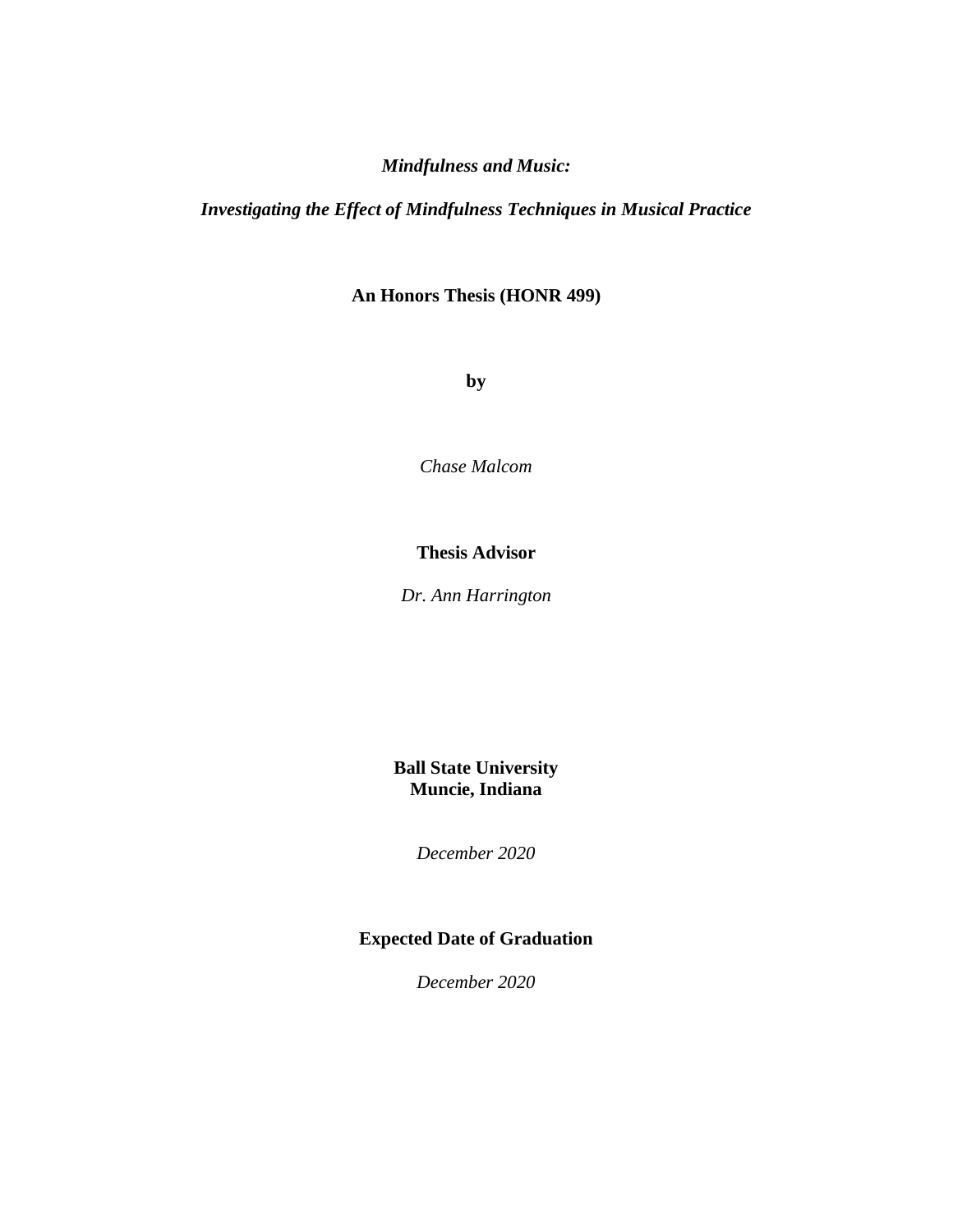### **Abstract**

Meditation is a practice that has been important for generations in Eastern cultures, but in recent years it has gained traction in the Western World. Specifically, educators and musicians are utilizing mindfulness, a concept taken from meditation, to aid in both Socio-Emotional Learning as well as practical performance gains in the classroom. Research by Anderson (2016), Czaikowski and Greasley (2015), and Diaz, Silveira, and Strand (2020) support this practice. Building off of this data, this study asks music students at Ball State University to include mindfulness techniques in their practice sessions and to self-report perceived improvements in practice efficiency and performance gains. While the study was interrupted before data collection could be obtained, prior research supports the hypothesis that students will experience performance and efficiency increases when adding mindfulness exercises to personal practice.

#### **Acknowledgments**

Although the study was not carried out in full, none of it would have been possible without Dr. Ann Harrington's continued support through advising on the project. I want to offer my sincere thanks for her mentorship and guidance throughout not only this project but through my entire college experience.

I would also like to thank Dr. Emert for his support and guidance, especially amid a global pandemic. Corallee Young also played a large part in the success of my thesis.

Finally, I'd like to thank all of the professors I have had at the Honors College who challenged me to think in new ways.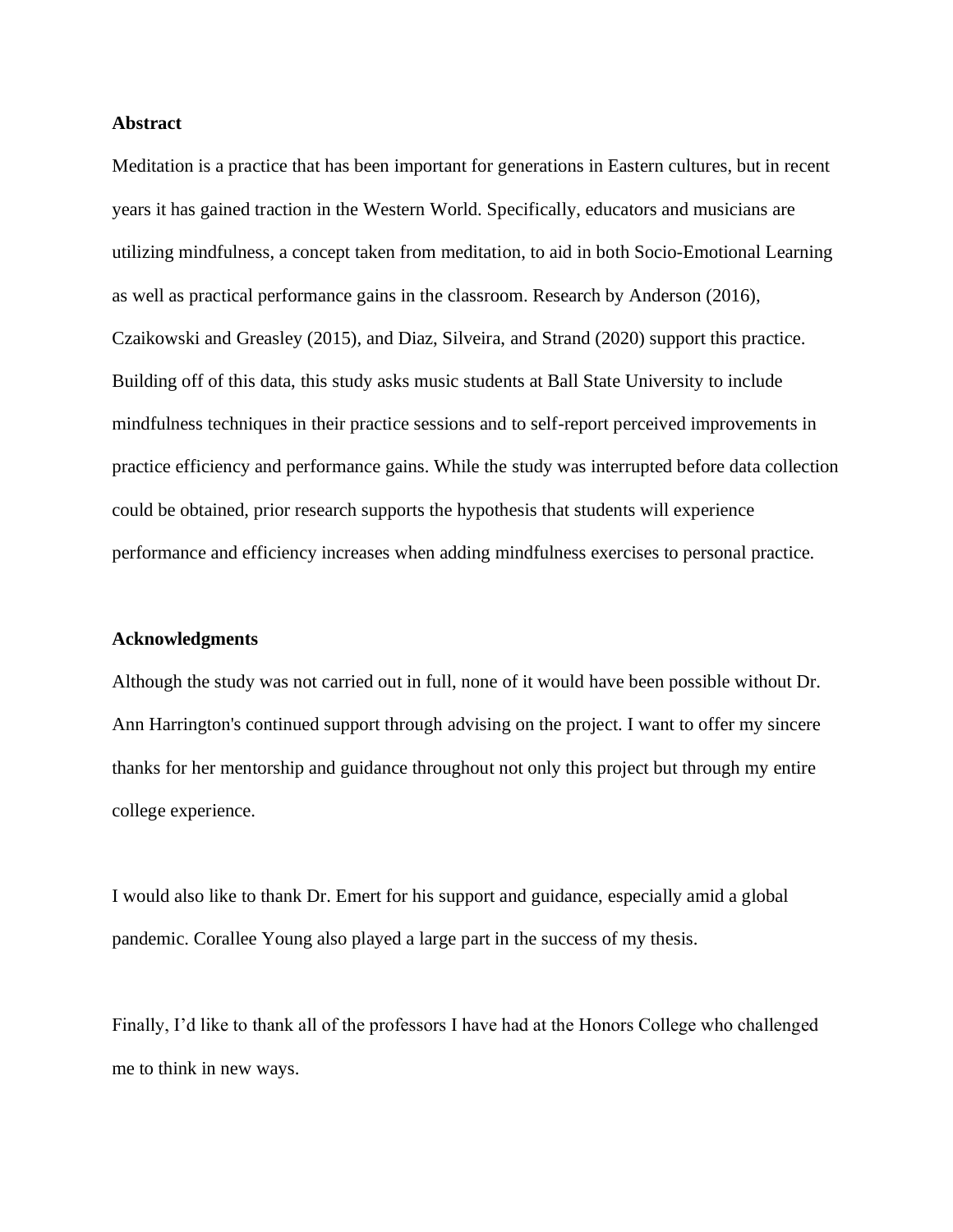### **Process Analysis Statement**

Since my freshman year, I have been thinking about my honors thesis. I am a very inquisitive person by nature and love to investigate how and why things work. At some point, I landed on the topic of mindfulness and its implications for musicians. Like many of my colleagues, I have struggled with managing stress and anxiety throughout my college experience. I will never forget the day I was on the verge of a panic attack and sat under a tree in the North Quad to try a guided meditation to calm myself down. After that, I had a very personal interest in meditation and began to follow the research, particularly concerning musicians. I stumbled across a podcast for marching arts educators that detailed one band's experience with implementing a meditation at the beginning of the rehearsal. The instructors reported a much higher level of focus and noted that students were progressing faster than in previous seasons. This flipped a switch in my brain and set me on the path of investigating the phenomenon for myself.

I had not previously completed any sort of formal study, so Dr. Harrington, my advisor, was critical at helping me succeed. I completed the CITI research certification and began to work on my IRB application. Dr. Harrington helped to refine my research questions into something I could tangibly do during my undergraduate work at Ball State. After IRB approval in October of 2019, I began to recruit participants, which is where I hit my first major roadblock. Originally, I planned on a pool of 12-16 subjects so that I could have wide enough of a research pool. To keep the research integrity, I did not ask any personal friends to participate but rather visited music education classrooms to recruit subjects. Compensation was offered through professional development points, something required each semester for music education students. To remove any sense of obligation, I asked those interested to fill out an interest form by scanning a QR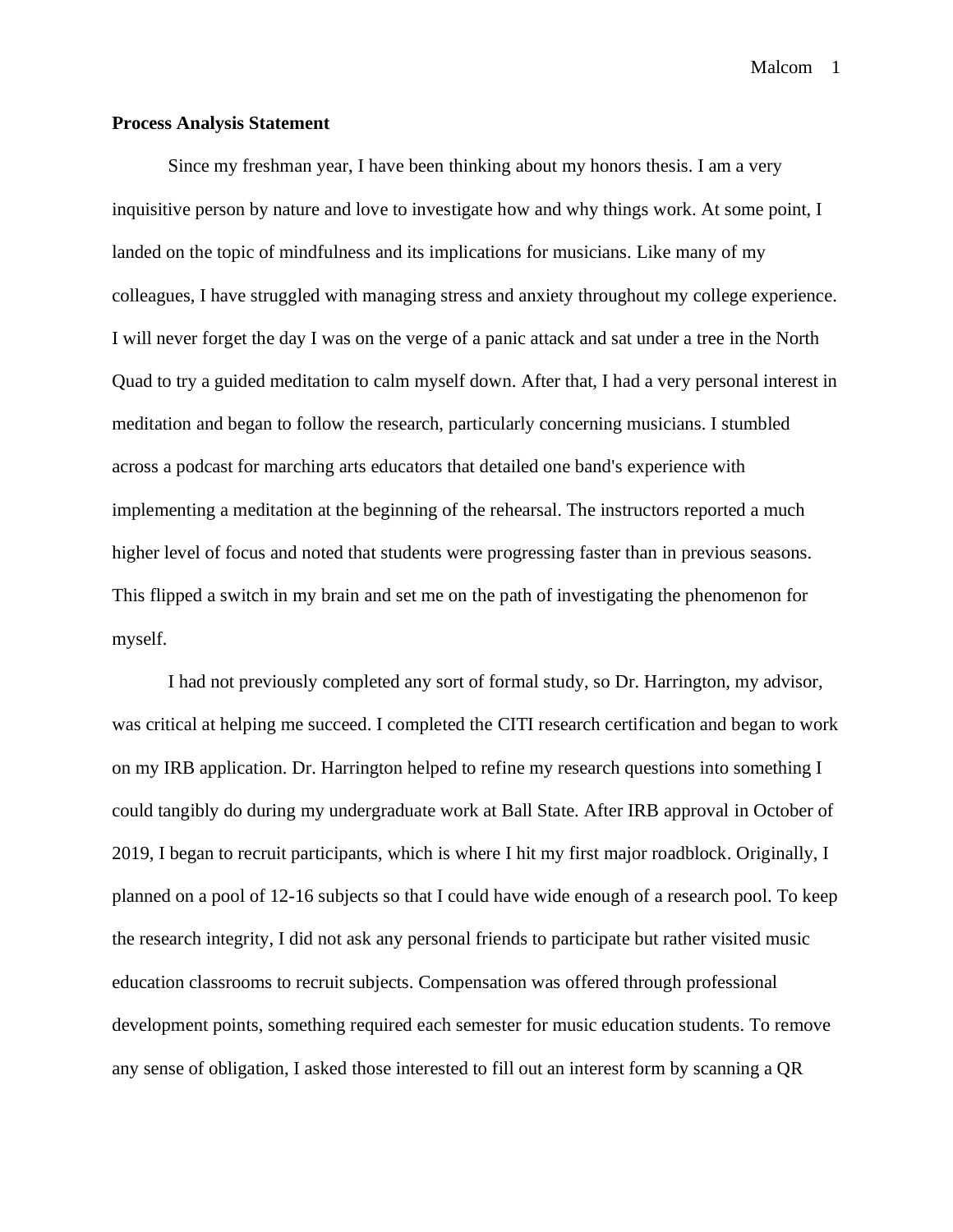code on the recruitment flyer. After two days of canvassing at least six different classes, I received no responses on my form. I tried visiting classrooms once more and still received no responses.

At this point, the semester was nearly over so I decided to try again in the spring when there would be fewer academic responsibilities affecting participation. My classroom appearances were not working, so I emailed the recruitment information to people who had mentioned an interest in the previous semester but not officially signaled an intent to participate. I was able to get a much smaller pool of three students by the end of February of 2020, and I planned on begin research the week following spring break. This backfired when the Covid-19 pandemic caused BSU to close its doors. I tried to transition the study to be conducted virtually, but two of my subjects decided against participating, and one eventually stopped replying to my communications. At this point, I had completely given up on the thesis, as I did not see a way to completion. In addition, my advisor ended her tenure with the school, leaving me with a halffinished thesis and no advisor. I also began student teaching in the Fall semester, so I knew I would not have the time or resources to conduct a new study.

The honors college reached out to me after I applied to graduate, and I explained the situation above. Dean Emert met with me and helped me come up with a plan to still finish my thesis. I was not aware that Dr. Harrington could still give me a grade as she was no longer a faculty member and I did not know how to write a thesis based on a study that was never carried out. Both Dean Emert and Dr. Harrington deserve ample credit for this thesis coming into fruition as they showed me a path forward. Even though I did not get to collect any raw data, I was able to find further research that supported my hypothesis. It is my hope that the work I have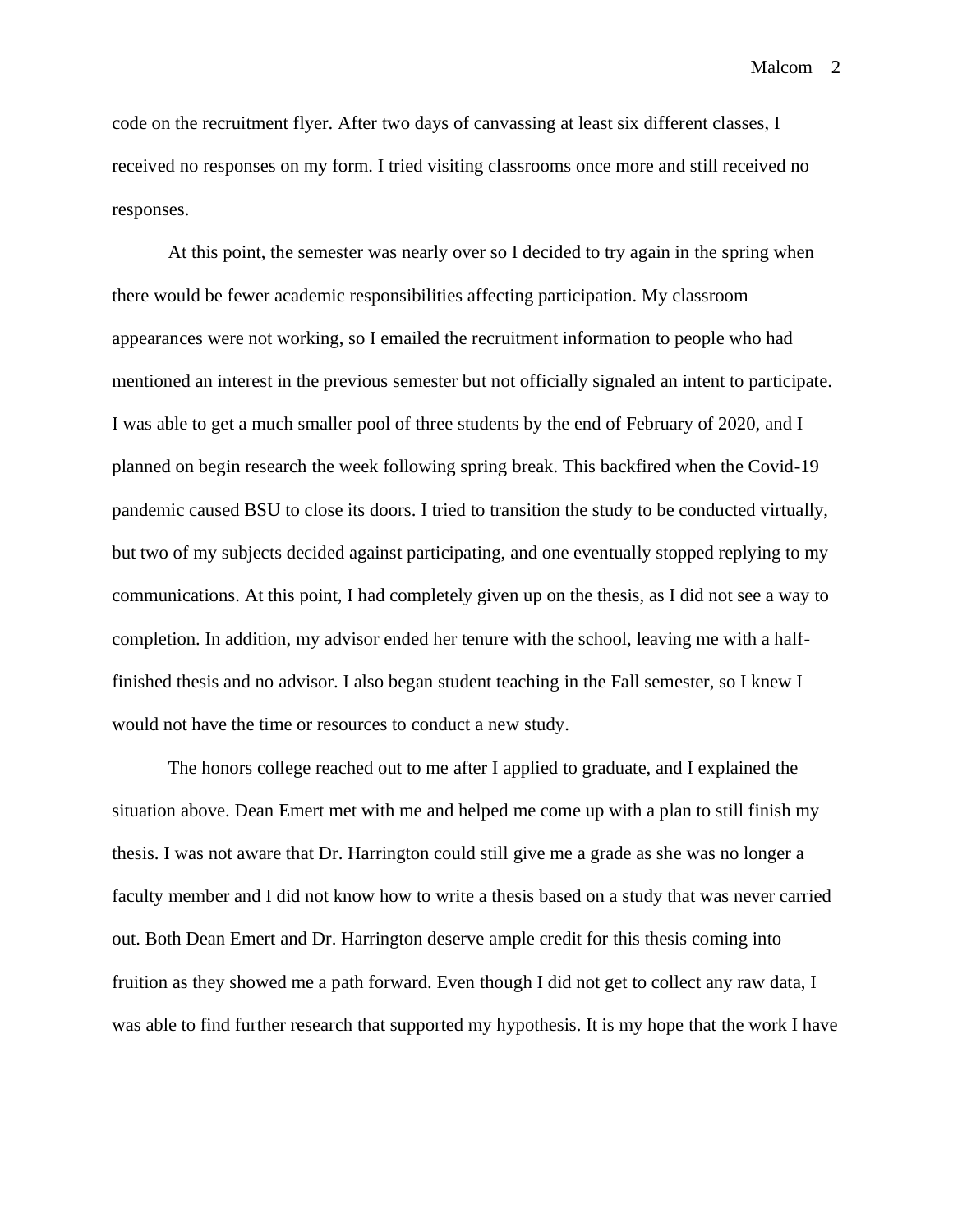done will be picked up and expanded upon by another researcher to further inform best practice on including mindfulness exercises in musical practice and instruction.

### **Introduction**

In recent years, musicians and educators have become increasingly interested in mindfulness. Meditation, an important component of mindfulness, has been practiced in eastern cultures for generations due to its significance to the Buddhist religion, but now the practice is beginning to gain traction in more mainstream and secular western culture (Stefan, 2011). In 1979, molecular biologist Jon Kabat-Zinn developed the first secular mindfulness course for patients struggling with chronic depression, anxiety, and stress. Kabat-Zinn defined mindfulness as "…paying attention in a particular way: on purpose, in the present moment, and nonjudgmentally" (Kabat-Zinn, 1994, p.4). Since then, academics, as well as educators, have been interested in what else mindfulness can do. In fact, the University of Massachusetts, University of California Los Angeles, and University of California San Diego all have dedicated centers to research aspects of mindfulness and to offer education about its practice (University of California, University of Massachusetts, 2020). Harvard Medical School hosts the Mindfulness Research Collaborative (MRC) which brings researchers, scholars, and practitioners together to do research, write collaborative papers, and conduct multi-site research on the subject of mindfulness (Vago, 2020).

A study by Czajkowski and Greasley, in which university singers participated in eight weeks of two-and-a-half-hour group classes on breathing meditation, body scan meditation, yoga, eating meditation, and walking meditation, found a positive correlation between implementing mindfulness exercises and perceived performance improvements (2015). That data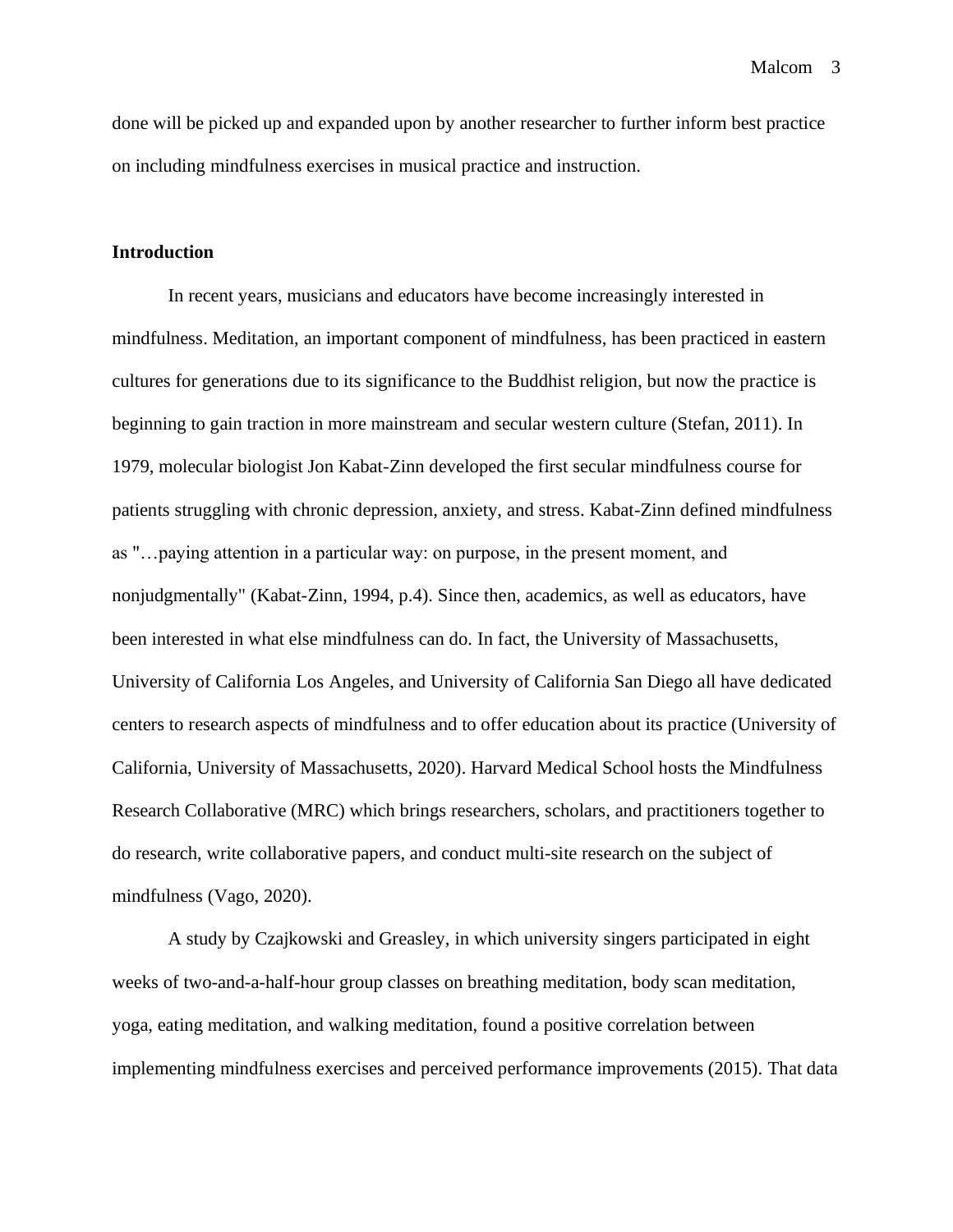suggests that there is a place for mindfulness in the musician's toolkit. The application of this, however, is limited in scope as participants were involved in long, multi-week classes in order to learn and be able to effectively use mindfulness exercises. A study by Diaz, Silveira, and Strand compressed the instructional portion down to a five-day, self-guided module offered to undergraduates as a part of an intro to music education class. Nearly 86% self-reported improvement in academics, music practice, and music performance, and almost all participants attributed mindfulness to improving their general wellness (2020). Those results suggest that mindfulness techniques can be taught and effectively used in a much shorter time frame while still achieving positive qualitative results. Additional research has also shown the benefits of mindfulness for musicians goes far beyond simply achieving better performance. A study by Anderson showed that students as young as fourth grade can also benefit from those techniques. Researchers had the non-control group of students listen to 20 pairs of excerpts and asked them to indicate whether the two items in the pair were the same or different. Students were also given instructions that focused on characteristics of mindfulness such as openness to novelty, alertness to distinction, sensitivity to different contexts, awareness of multiple perspectives, and orientation in the present. While the goal of the study was not primarily to assess performance gains, it found an increase in students' Musical Aptitude Profile and Music Audiation scores compared to the group that was not receiving mindful listening instructions (2016). Given that students performed higher on the Musical Aptitude Profile, it is plausible that this exercise could impact their future performance abilities.

As a music educator, this is something that interests me greatly and could potentially help guide my future music students on their path to success. While the previous literature does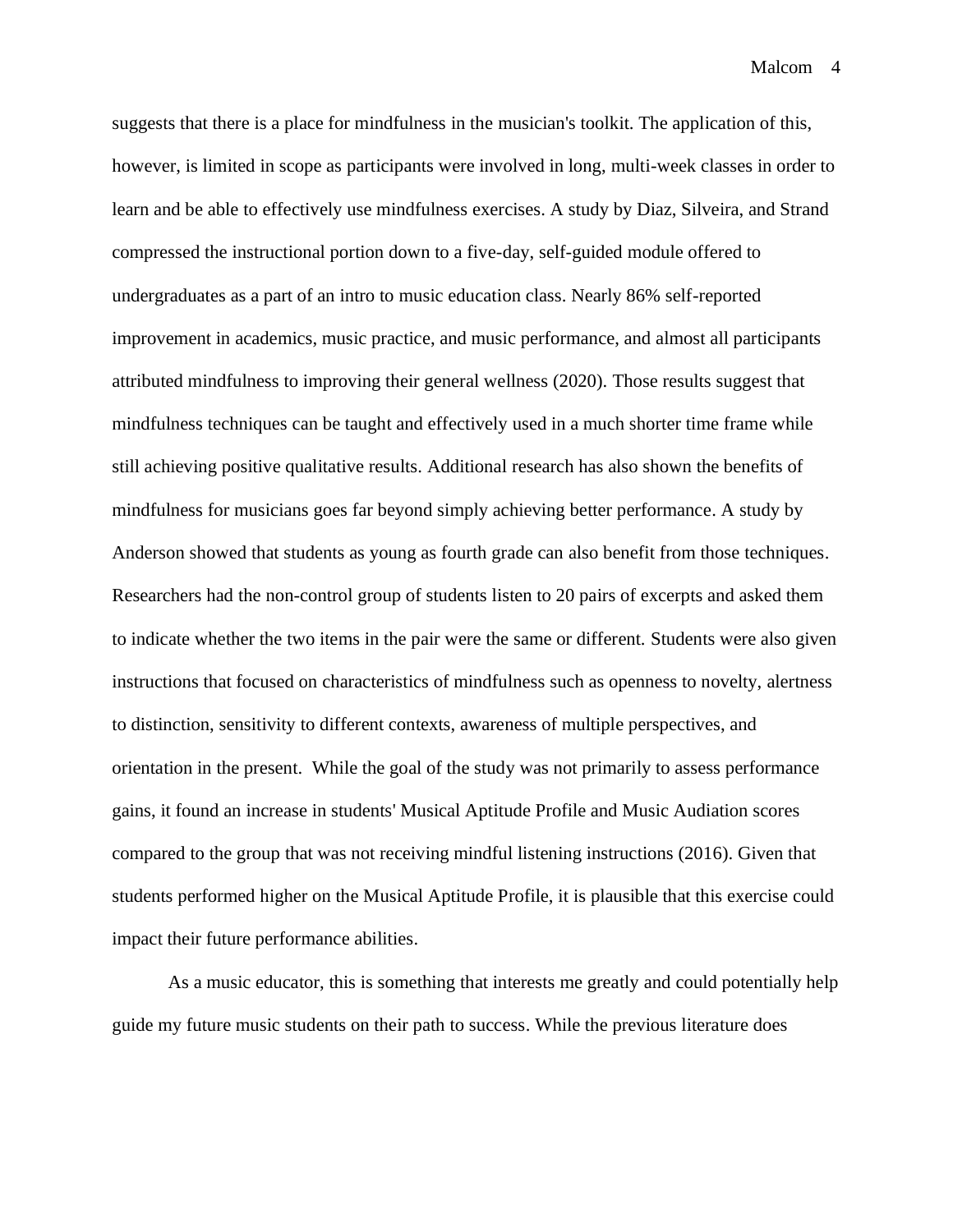Malcom<sub>5</sub>

suggest a positive correlation between mindfulness and musicianship, my study will investigate attaining these qualitative results in the most efficient way possible.

I anticipate that the participants who engage in the mindfulness sessions will report that they experienced benefits as a result of those sessions. While the research backs this hypothesis, the importance of mindfulness in music performance has long been recognized by performing musicians. For example, the musician Laraaji, who is also a laughter meditation practitioner from New York City, has always seen the connection between the two disciplines. He says that before going into the creative process, he usually does some meditation or other mindfulness techniques until he gets a better vision of what he wants to create. The topic has also been included in expert opinion publications published by music educators. Marching Roundtable, a podcast from Marching Arts Education that brings on several great pedagogues in different areas of the marching arts, recently published an episode titled "Using Meditation with your Group for Better Focus and Success." In the podcast, band directors John and Nicole Slick (2017) shared how they incorporated ten minutes of guided meditation at the beginning of marching band rehearsals. They reported that the group was far more productive and focused during the season than ever before, with relationships between staff and students described as much more positive.

#### **Methods**

My method will involve selecting twelve undergraduate music students of various instruments, divided randomly into three groups of four people. To qualify for the study, the participant must be a student of the Ball State School of Music, be 18 years of age, and practice a musical instrument at least three (3) times a week. Each group is assigned a different task: group one (figure 1) will be asked simply to try and pay attention to when they are being off task and to refocus, group two (figure 2) will be asked to do a series of breathing exercises for two minutes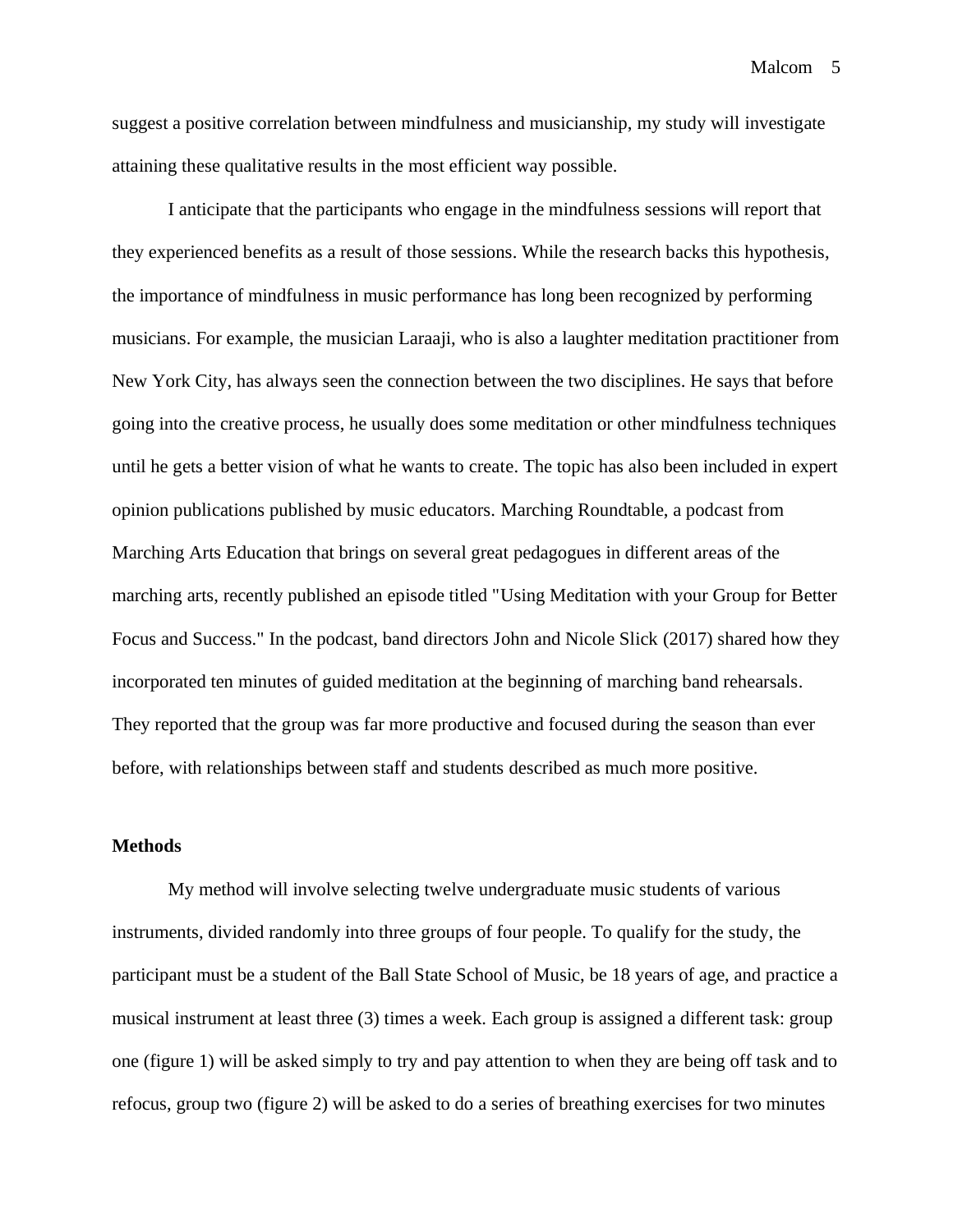before each practice session, and group three (figure 3) will be asked to do a four-minute guided meditation before each practice session. Before the beginning of the study, I will meet with each group in a conference room at the BSU library to discuss what is being asked of them and to provide any training necessary. Group two will receive written instructions and group three will receive an audio recording that will lead them through their respective treatments. For the first week of the study, participants will be asked to practice normally and to log each practice session, via a Qualtrics survey, by indicating the length and how effective they believe they were at reaching their practice goals, to establish a baseline. After this preliminary week, the participants will begin using their assigned mindfulness techniques. This will include an overall rating of effectiveness for the week with supporting rationale statements and the total number of practice sessions/hours practiced per week. The study will last for five weeks. At the end of the study, I will collect the logs and code the participants' comments for themes. I will also conduct interviews with each participant to ask them to elaborate on any effects that they observed, and to ask for questions about their practice logs as needed. After the final interview, identifying information will be eliminated for use in the final data analysis. I will then transcribe the interviews and code them for themes.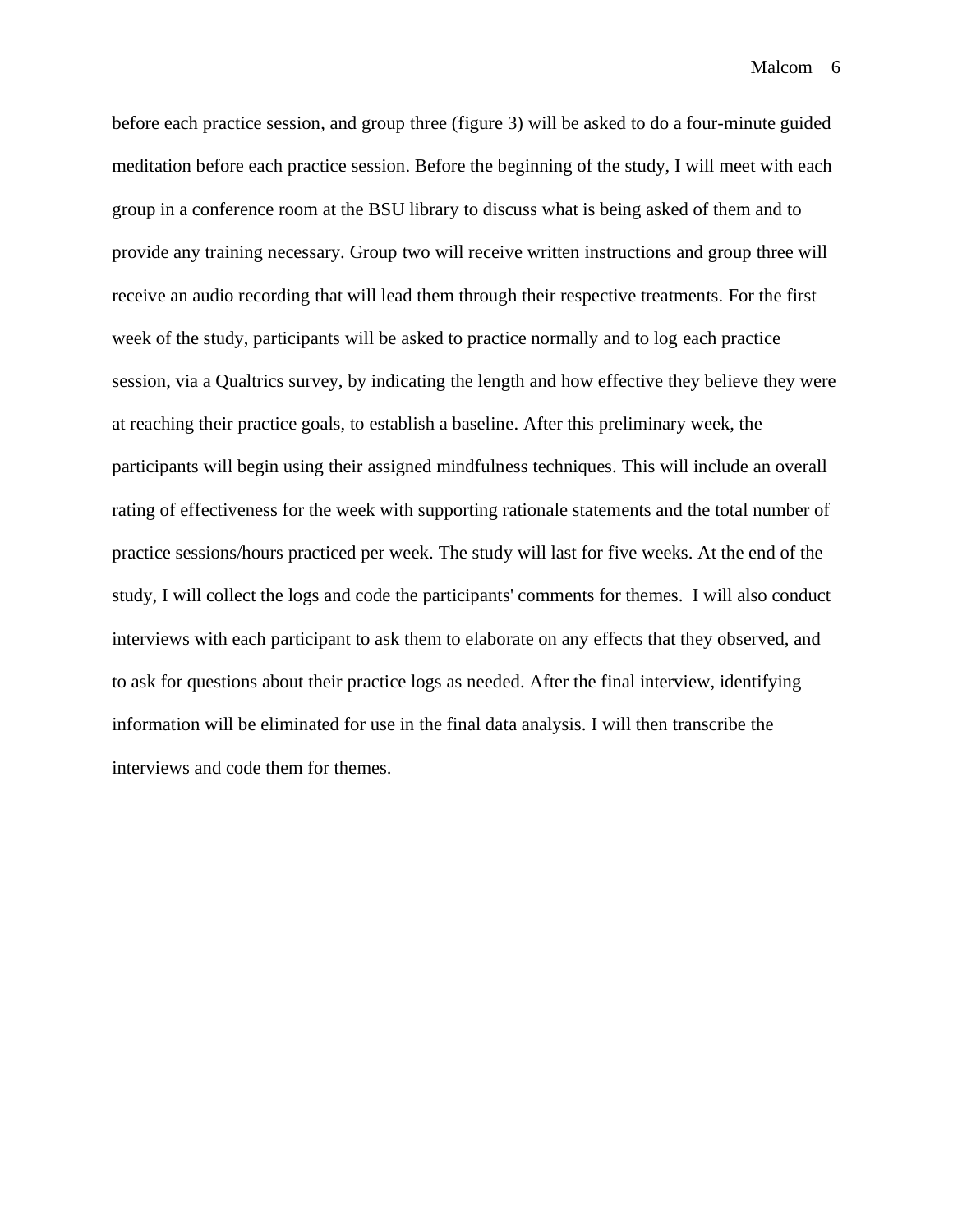### **Active Focus**

One of the key aspects of mindfulness is being more aware of your own body and your current place in time. You might think of it as "living in the moment," so to speak. Active focus is possessing an awareness of your own thoughts and having the ability to redirect them. In terms of your practice session, this might mean noticing your thoughts are wandering to another class or assignment, or perhaps checking your phone, and redirecting your attention back to your practice goals. It is a natural human behavior to lose focus, but with active focus, we can become more aware of when we are actually off task and maximize productivity.

**Figure 1** – Instructions for Group 1

### **Breathing Exercises**

Please perform the exercise below **seated** with proper playing posture at the beginning of each practice session using a physical or digital metronome. Try to be as full as you can on the inhale and as empty as you can on the exhale.

 $Metronome-100$  BPM

Breathe in for 4 counts and out for 4 counts. Do this 4 times.

Breathe in for 3 counts and out for 3 counts. Do this 4 times.

Breathe in for 2 counts and out for 2 counts. Do this 4 times.

Breathe in for 1 count and out for 1 count. Do this 4 times.

Take a deep breath in and sigh out.

**Figure 2** – Instructions for Group 2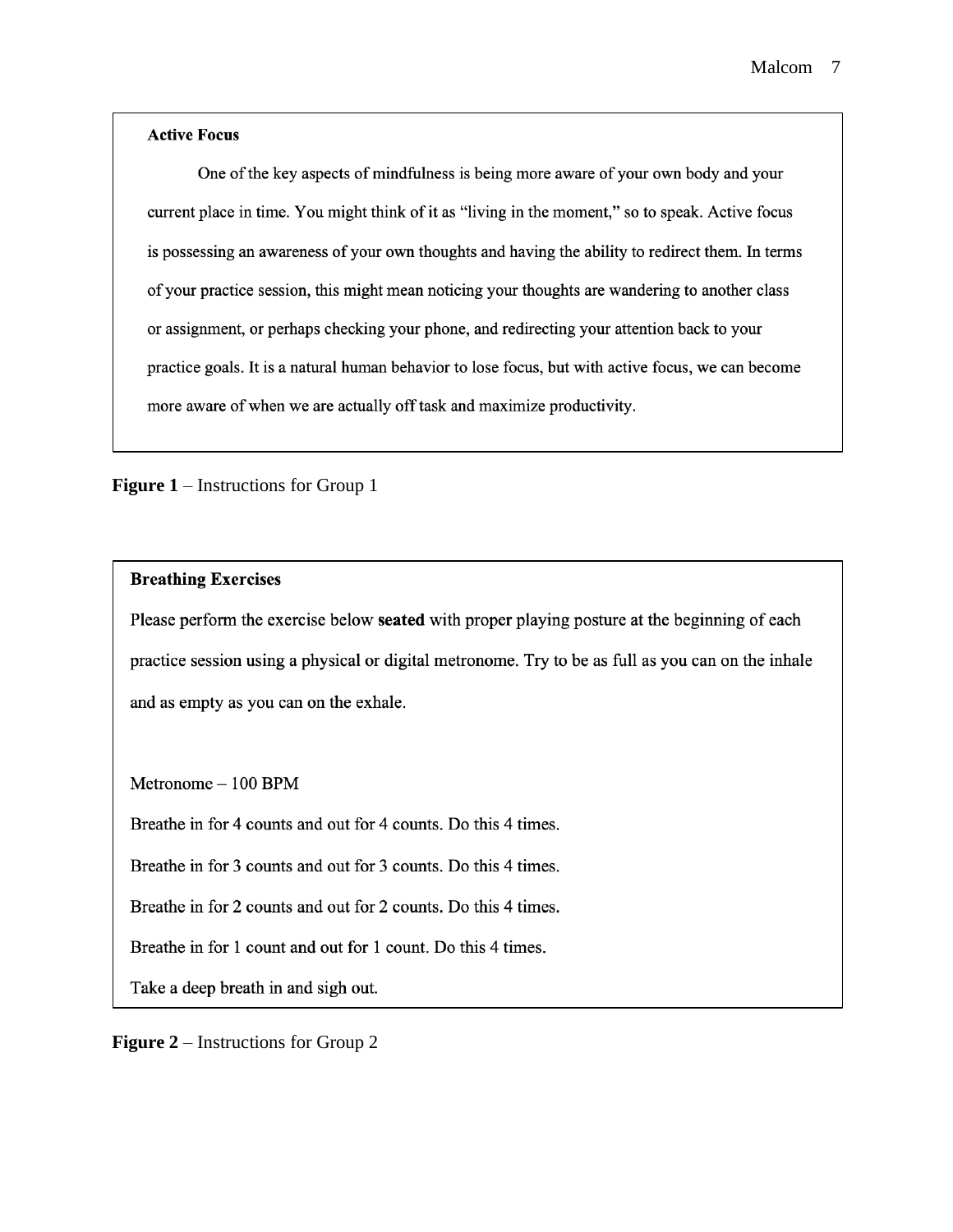#### **Guided Meditation (transcript)**

Hello, and welcome to your daily mindfulness exercise.

Together, let's bring our body into a relaxed and comfortable position, either sitting or lying down for these 4 minutes of turning inward.

If your eyes are not closed already, allow them to close and have a moment of rest.

Start taking deeper, more relaxed breaths. In and out in and out

Can you feel where your body is making contact with the surface below you?

Begin to notice the points of tension in your body.

With each exhale, let's imagine that we are releasing those spots of tension.

Feel the tension in your feet fall away.

Feel the tension in your legs fall away.

Feel the tension in your hips fall away.

Feel the tension in your core fall away.

Feel the tension in your chest and shoulders fall away.

Feel the tension in your neck fall away.

Feel the tension in your face fall away.

With each breath becoming more relaxed, and more aware of your own body

Allow your thoughts to pass by as if watching cars on a highway, seeing them for a moment before disappearing. We are often so worried about what is going to happen, or what needs to be done, that we forget to pay attention to the present.

Just for a moment today, allow your worries to pass by, and take a minute to just be.  $\ldots$  (30 sec silence)

Slowly, let's begin to draw our attention back to our breathing.

When you feel ready, begin to blink your eyes back open.

As we continue our day, let's try and be more aware of our own bodies and what is happening in the present. Have a wonderful practice session.

**Figure 3 –** Instructions for Group 3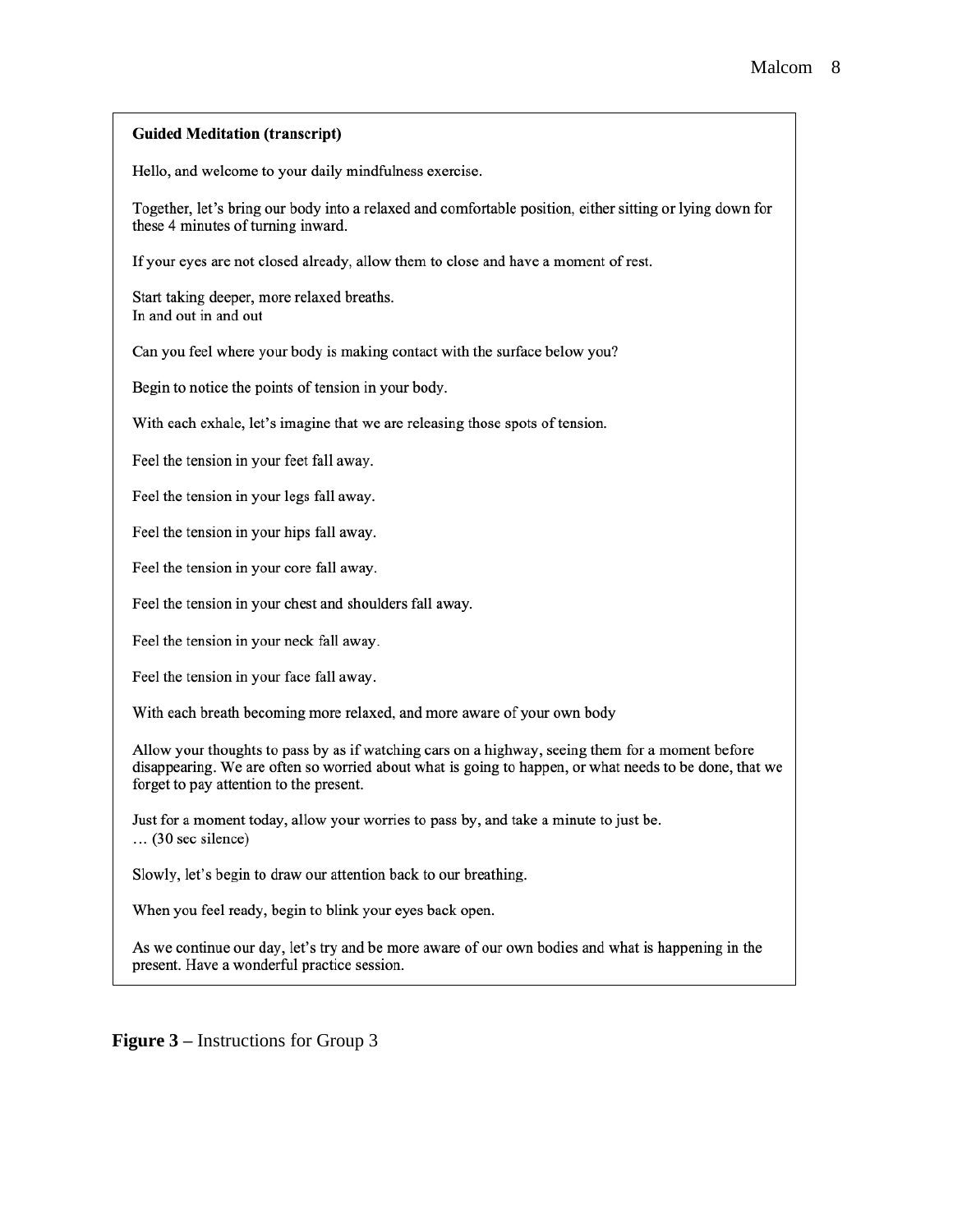### **Results**

Due to the Covid-19 pandemic that broke out at the beginning of 2020, Ball State University closed its campus in March. After having the study approved by the IRB, I had planned on starting the data collection right when the shutdown occurred. I reached out to students who had indicated their interest in taking part in the study and found most were either unwilling or unable to complete the study. There was one subject who originally said they would be able to but eventually stopped communication. As such, there is no data collected from the study that would allow for any meaningful discussion.

### **Discussion**

Based on the supporting research it is highly likely that students would have experienced a perceived increase in practice efficiency and performance ability. Group one would be most likely to have the least amount of gains, with group two and three producing a greater effect. In the study by Anderson, the data showed that more is needed than simply asking students to "notice" differences in a pair of excerpts. Instead, the student group that showed increased scores on the Music Aptitude Profile were given specific directions and examples while the control group was simply asked to notice differences (Anderson, 2016). Given this, group 3 had the most likely chance to increase practice efficiency and performance gains, as the guided meditation primed students for what to expect. In addition, because both groups 2 and 3 require active participation in a mindfulness exercise, both groups would likely have increased buy-in.

A study by Sternbach about collegiate music students show a high level of stress in relation to many of their peers in other majors (2008). Another study by Brodsky indicates that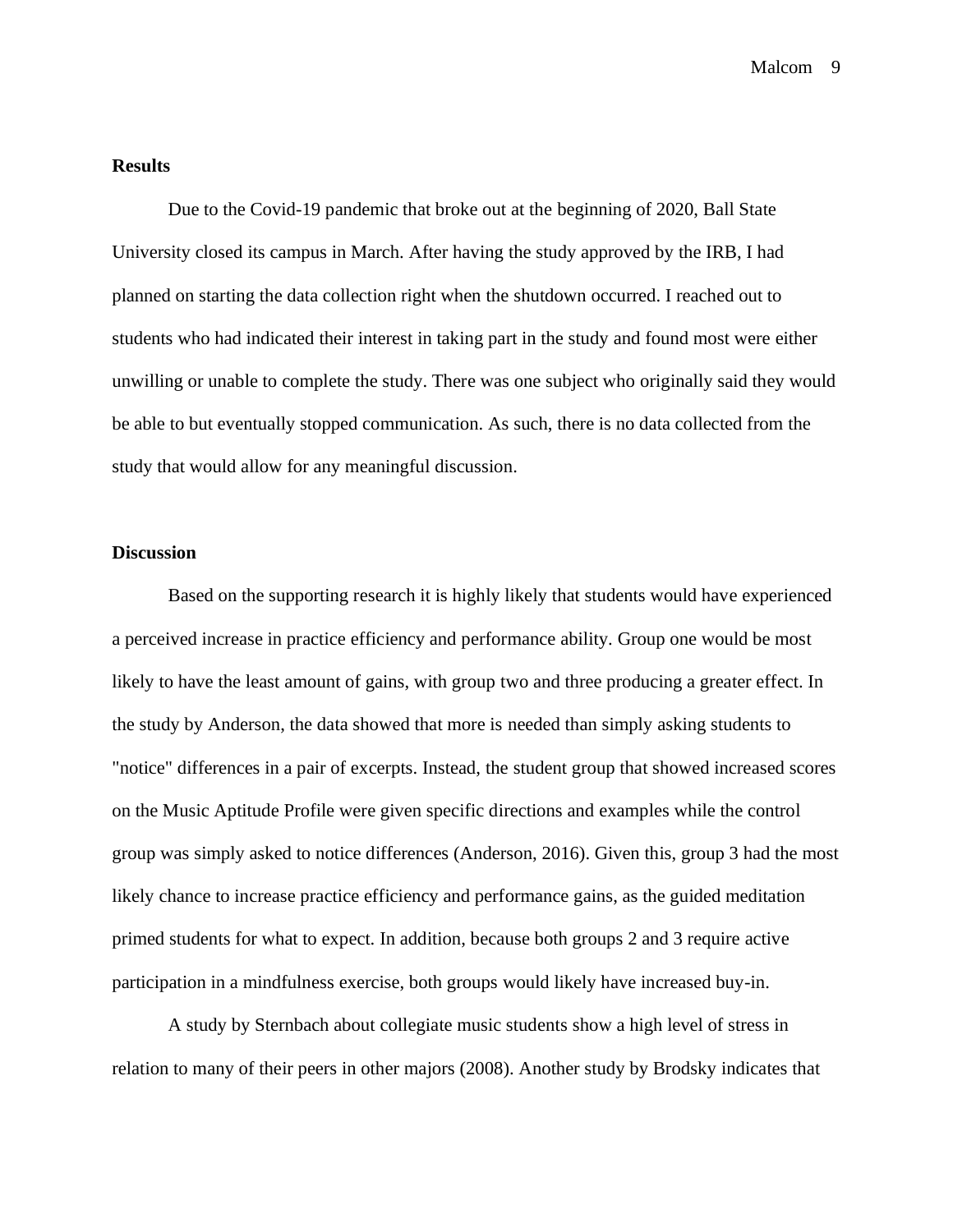musicians are among the top five occupations to report mental illness (1996). Sternbach's study recommended that the best way to combat this is to address the ways students critique their practice and how they prepare for performance. Kabat-Zinn's definition of mindfulness emphasizes a non-judgmental attitude, which could help students from harsh self-critique. Given the aforementioned data, as well data that shows meditation lowers blood pressure, cortisol, and epinephrine, indicators of stress, mindfulness exercises could help musicians manage the unique challenges of their field and perform at their highest abilities (Sharma, 2015). Even though this study was not carried out in its entirety, I believe it was at least worthwhile to examine the previous research and hypothesize ways to replicate benefits in personal practice. With a wider subject pool and directed analysis, music educators could begin to implement these exercises in their classrooms

### **Limitations and Implications for Future Research**

Of course, this is all hypothesized. Variable such as previous experience with meditation, religious background, prior performance ability, and practice habits may impact the effectiveness of mindfulness exercises. For students who previously had poor focus or unplanned practice sessions, perceived gains may have more to do with building better practice habits than mindfulness exercises themselves. Conversely, students who already have a disciplined practice regiment would likely not see the same level of gains as the aforementioned group, but these high performers may tend to have more stress which negatively affects focus and performance. In addition, all data collected would be qualitative and based on the subject's perception. To control for this in future studies, researchers could restrict the subject pool to those least likely to have conflicts with meditation and draw from a pool of students who are at the same general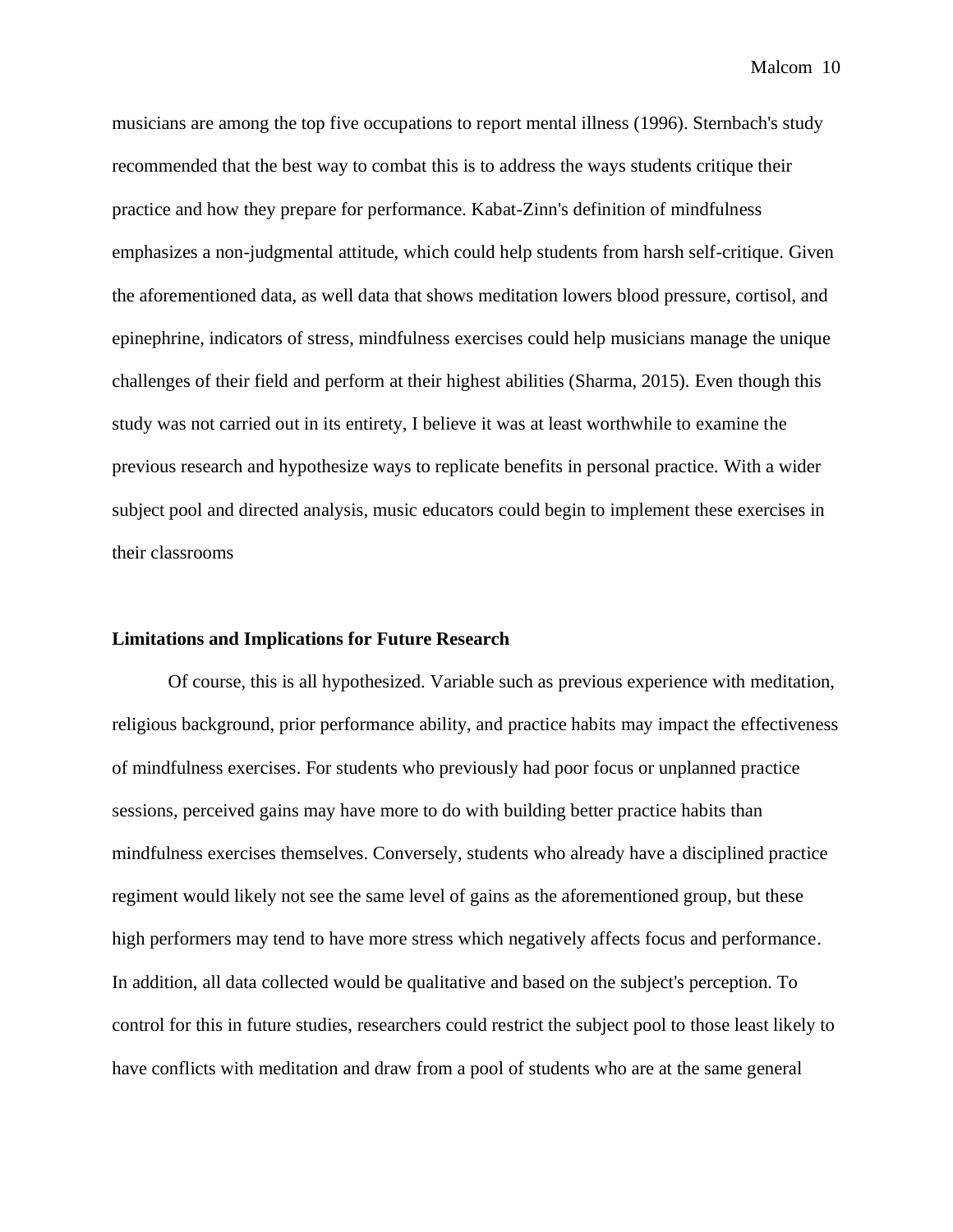performance level. A Musical Aptitude Test or another standardized performance test could be given at the start and end of the study. However, as music performance and its reception is an inherently subjective experience, it may be insignificant to try and collect quantitative data. Moreover, asking students to self-report could be seen as a mindfulness exercise, as students must be aware of and analyze their practice sessions.

### **Conclusion**

Meditation and music are two things that I have a lot of passion for, so I am always excited to see the two come together. Getting better, faster, has always been of great importance for musicians. At the present date, the world is still struggling with the Covid-19 pandemic, but I would like to one day collect real data to analyze. The outcome of my study would be submitted for presentation at the research poster session of the Indiana Music Educators Association Research and Best Practices Poster Session. I anticipate that the findings of the study could be used by educators and students all across the country. My target audience is current and preservice music educators. If teachers are able to take and adapt the information from the study to their ensembles and individual students, the next generation of musicians will be much more equipped to execute more effective practice sessions for themselves and those they teach. There is also evidence discussed above that suggests mindfulness will support students in other aspects of their lives, giving them important skills in self-regulation and helping them seek a career in music without unhealthy levels of stress.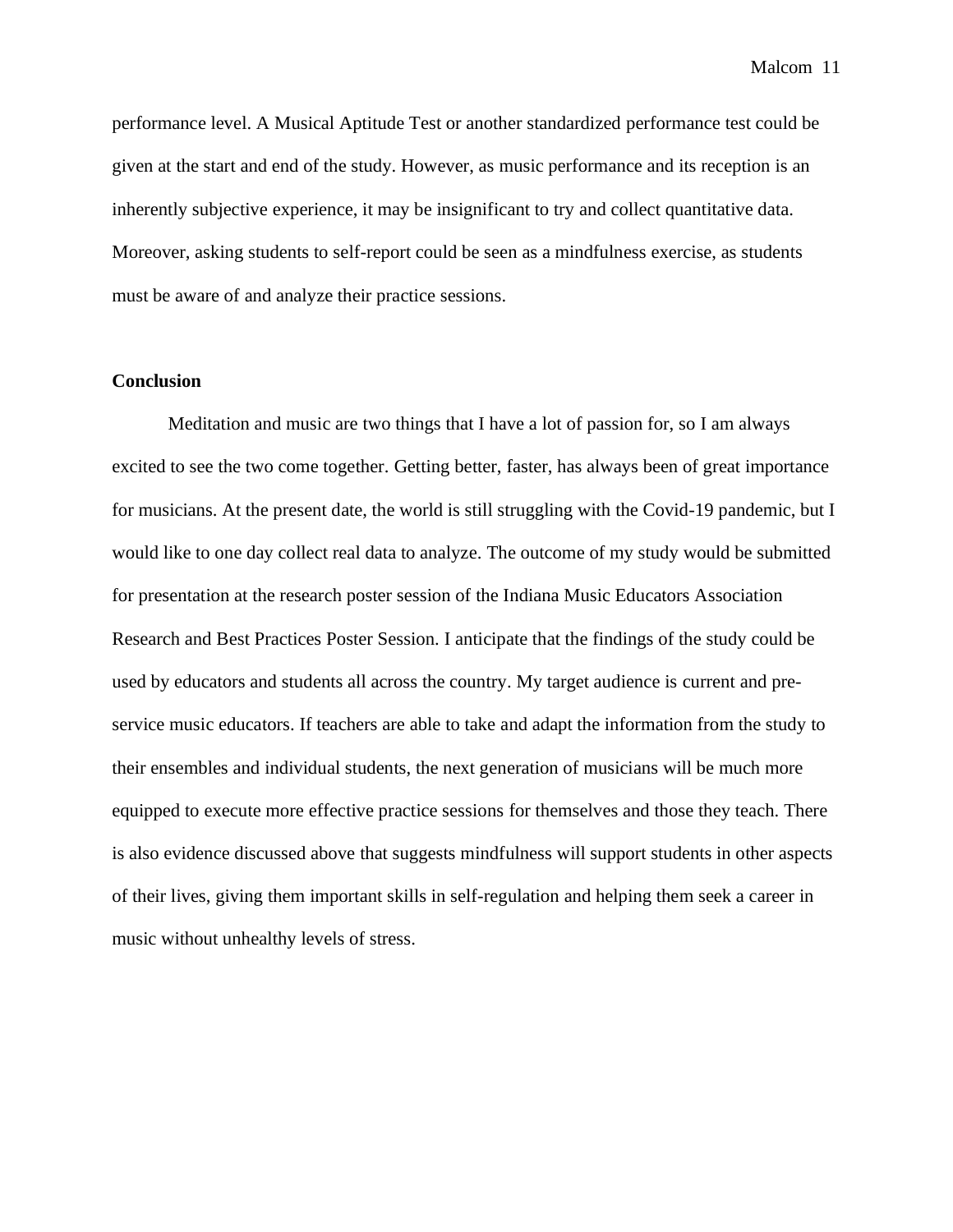### **References**

- Anderson, W. T. (2016). Mindful music listening instruction increases listening sensitivity and enjoyment. *Update: Applications of Research in Music Education*, *34*(3), 48-55.
- Brodsky, W. (1996) Music performance anxiety reconceptualised: a critique of current research practices and findings. *Medical Problems of Performing Artists*, 3, 88–98.
- Czajkowski, A. M., & Greasley, A. E. (2015). Mindfulness for singers: The effects of a targeted mindfulness course on learning vocal technique. *British Journal of Music Education*, *32*(2), 211-233.
- Diaz, F. M., Silveira, J. M., & Strand, K. (2020). A Neurophenomenological Investigation of Mindfulness Among Collegiate Musicians. *Journal of Research in Music Education*, 002242942.
- Kabat-Zinn, J. (1994). *Wherever you go there you are: Mindfulness meditation in everyday life.*  New York: Hyperion.
- Schmidt, S. (2011). Mindfulness in East and West Is It the Same?. *Neuroscience, Consciousness and Spirituality. Studies in Neuroscience, Consciousness and Spirituality,*  1, 23-38. [https://doi.org/10.1007/978-94-007-2079-4\\_2](https://doi.org/10.1007/978-94-007-2079-4_2)
- Sharma H. (2015). Meditation: Process and effects. *Ayu*, *36*(3), 233–237. <https://doi.org/10.4103/0974-8520.182756>
- Sternbach, D. J. (2008). Stress in the Lives of Music Students. Music Educators Journal, 94(3), 42–48.<https://doi.org/10.1177/002743210809400309>
- University of California. (2020). *UCLA Mindfulness Awareness Research Center.* UCLA Health. <https://www.uclahealth.org/marc/default.cfm>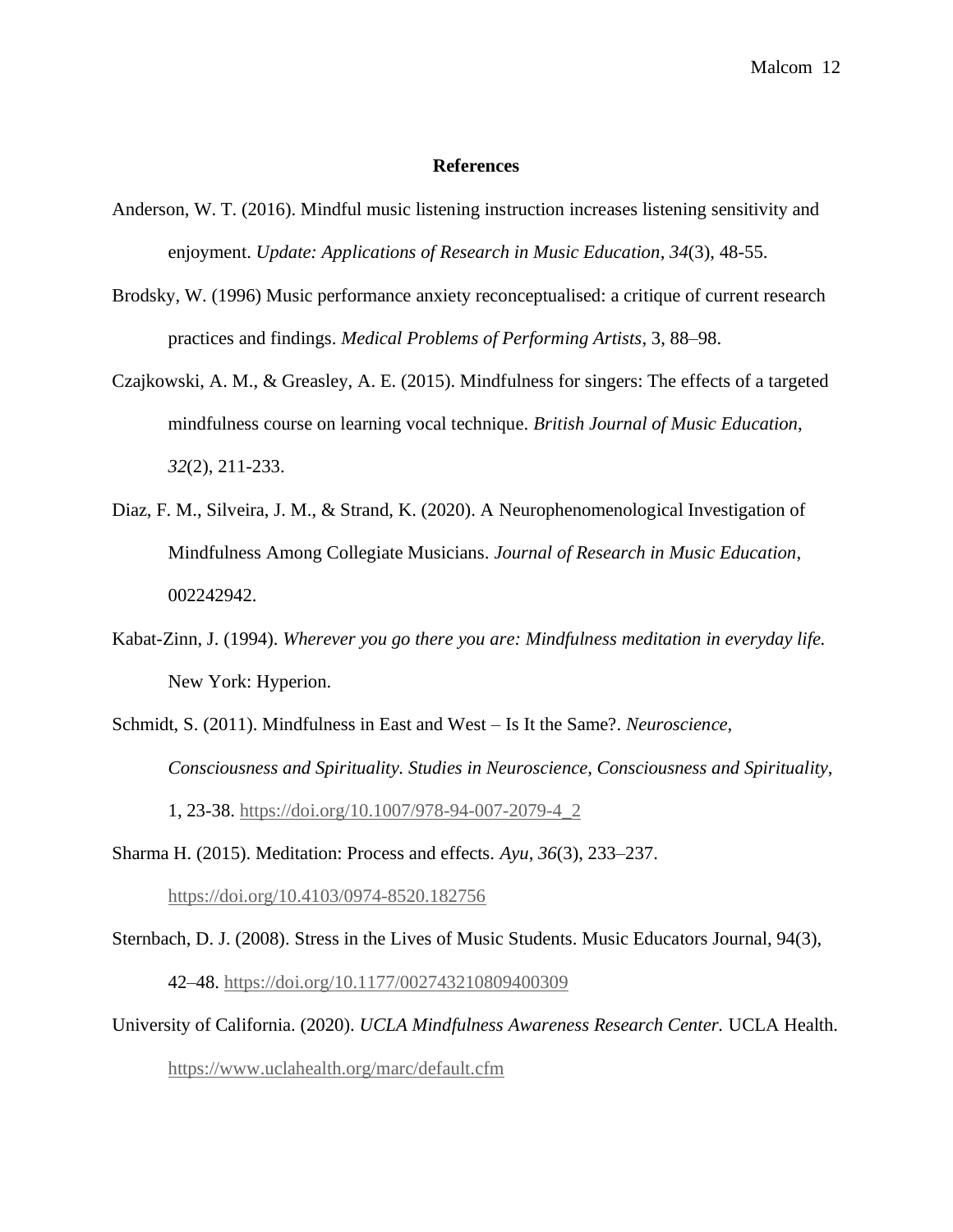# University of California. (2020). *UC San Diego Center for Mindfulness.* UC San Diego School of Medicine.

<https://medschool.ucsd.edu/som/fmph/research/mindfulness/pages/default.aspx>

# University of Massachusetts. (2020). UMass Memorial Health Care Center for Mindfulness.

<https://www.umassmemorialhealthcare.org/umass-memorial-center-mindfulness>

# Vago, D. R. (2020) *Mindfulness Research Collaborative (MRC).* Harvard University.

<https://davidvago.bwh.harvard.edu/mindfulness-research-collaborative-mrc/>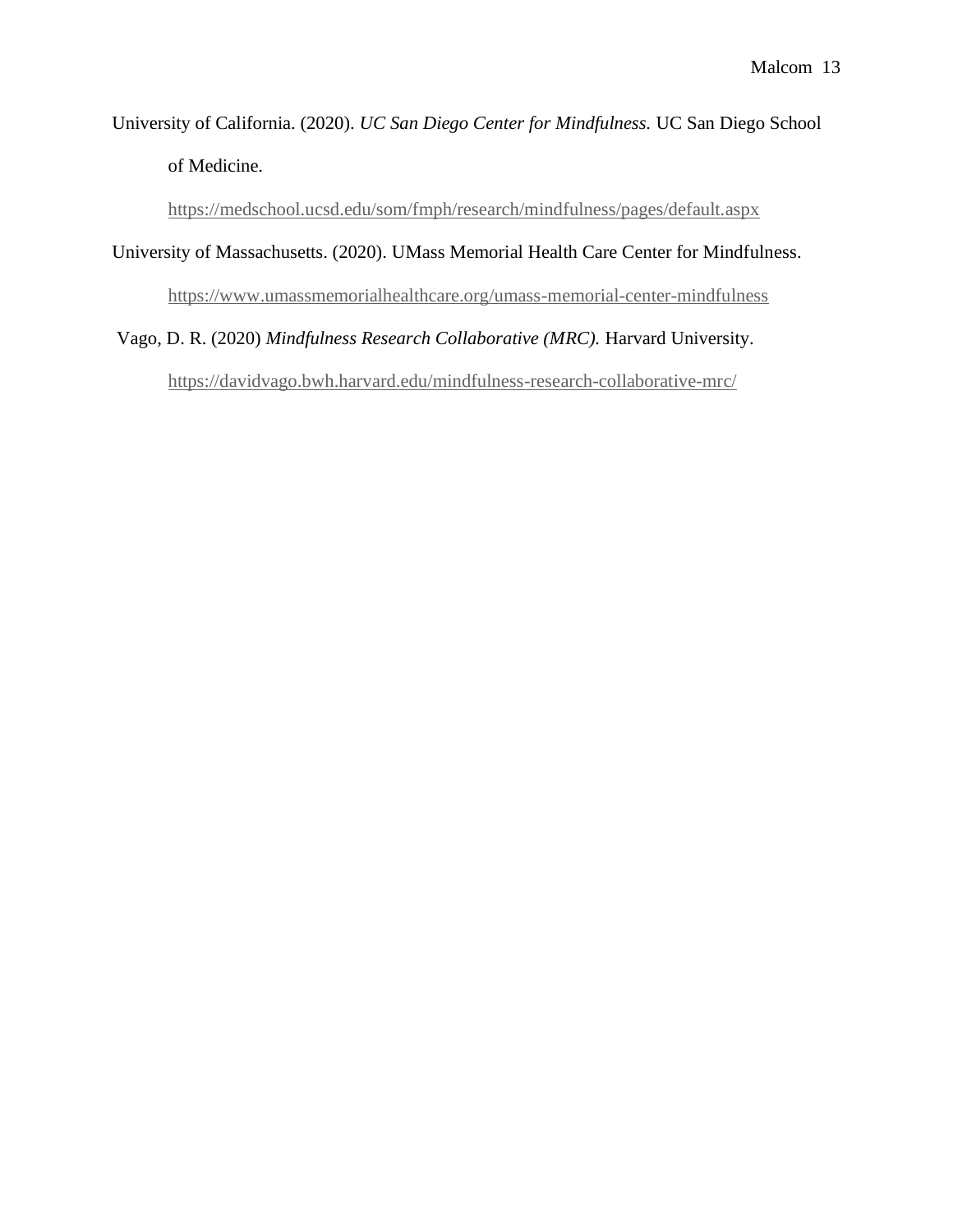

<http://cms.bsu.edu/about/administrativeoffices/researchintegrity>

# **IRB HUMAN SUBJECTS RESEARCH APPLICATION AND PROTOCOL FORM**

# **PRINCIPAL INVESTIGATOR INFORMATION**

**The Principal Investigator (PI) MUST be a Ball State University Faculty, Staff, Graduate Student or Undergraduate Student research.**

| Principal Investigator Name Chase Malcom                                                                         |                                                                                                                                                        |                                                 |             |                 |                |                   |  |
|------------------------------------------------------------------------------------------------------------------|--------------------------------------------------------------------------------------------------------------------------------------------------------|-------------------------------------------------|-------------|-----------------|----------------|-------------------|--|
| Current Degree: BS                                                                                               |                                                                                                                                                        |                                                 | Department: | Music Education |                |                   |  |
| Email:                                                                                                           |                                                                                                                                                        | ccmalcom@bsu.edu                                |             |                 | Phone Number:  | +1 (317) 374-2629 |  |
|                                                                                                                  | Type of Student Research Honors Thesis<br>Affiliation:<br><b>BSU Undergraduate Student</b>                                                             |                                                 |             |                 |                |                   |  |
| <b>Principal Investigator Research Experience:</b>                                                               |                                                                                                                                                        |                                                 |             |                 |                |                   |  |
|                                                                                                                  |                                                                                                                                                        | 1. Have you ever been a Principal Investigator? |             |                 | $\bigcirc$ Yes | $\odot$ No        |  |
|                                                                                                                  | 2. How many years have you been conducting research in any capacity?<br>Years                                                                          |                                                 |             |                 |                |                   |  |
| 3. Have any of your prior studies been suspended or terminated by BSU or a third party? $\cap$ Yes<br>$\odot$ No |                                                                                                                                                        |                                                 |             |                 |                |                   |  |
|                                                                                                                  | 4. Have you or any member of your research staff ever been sanctioned for unethical<br>$\odot$ No<br>$\bigcap$ Yes<br>behavior in research activities? |                                                 |             |                 |                |                   |  |

### **PRINCIPAL INVESTIGATOR AGREEMENT**:

I have read and understand the Ball State University's "Policy for the Protection of Human Subjects in Research," as stated in the Faculty and Professional Personnel Handbook, and I agree:

a. to accept responsibility for the scientific and ethical conduct of this research study,

b. to obtain IRB approval prior to revising and altering the research protocol, informed consent, or study documents, and c.to immediately report any serious adverse events and/or unanticipated problems as a results of this study to the IRB within 24 hours.

### **FACULTY ADVISOR INFORMATION**

**If the Principal Investigator (PI) is a STUDENT with Ball State University, a BSU Faculty Member advising or supervising the student must be listed below:**

| Faculty Advisor Name:       | Dr. Ann Harrington |             |                 |               |                   |
|-----------------------------|--------------------|-------------|-----------------|---------------|-------------------|
| Current Degree: PhD         |                    | Department: | Music Education |               |                   |
| Email: amharringto3@bsu.edu |                    |             |                 | Phone Number: | +1 (765) 285-5405 |

### **FACULTY ADVISOR ASSURANCE STATEMENT**

As the Faculty Advisor for this study, I certify that I have reviewed and support this protocol and approve the merit of this research project and the competency of the investigator(s) to conduct the project. My involvement in this study is as follow (Check Box):

 $12/3/2015$ -I will be involved in this project. My name is listed and my responsibilities (described in the Key Personnel section) include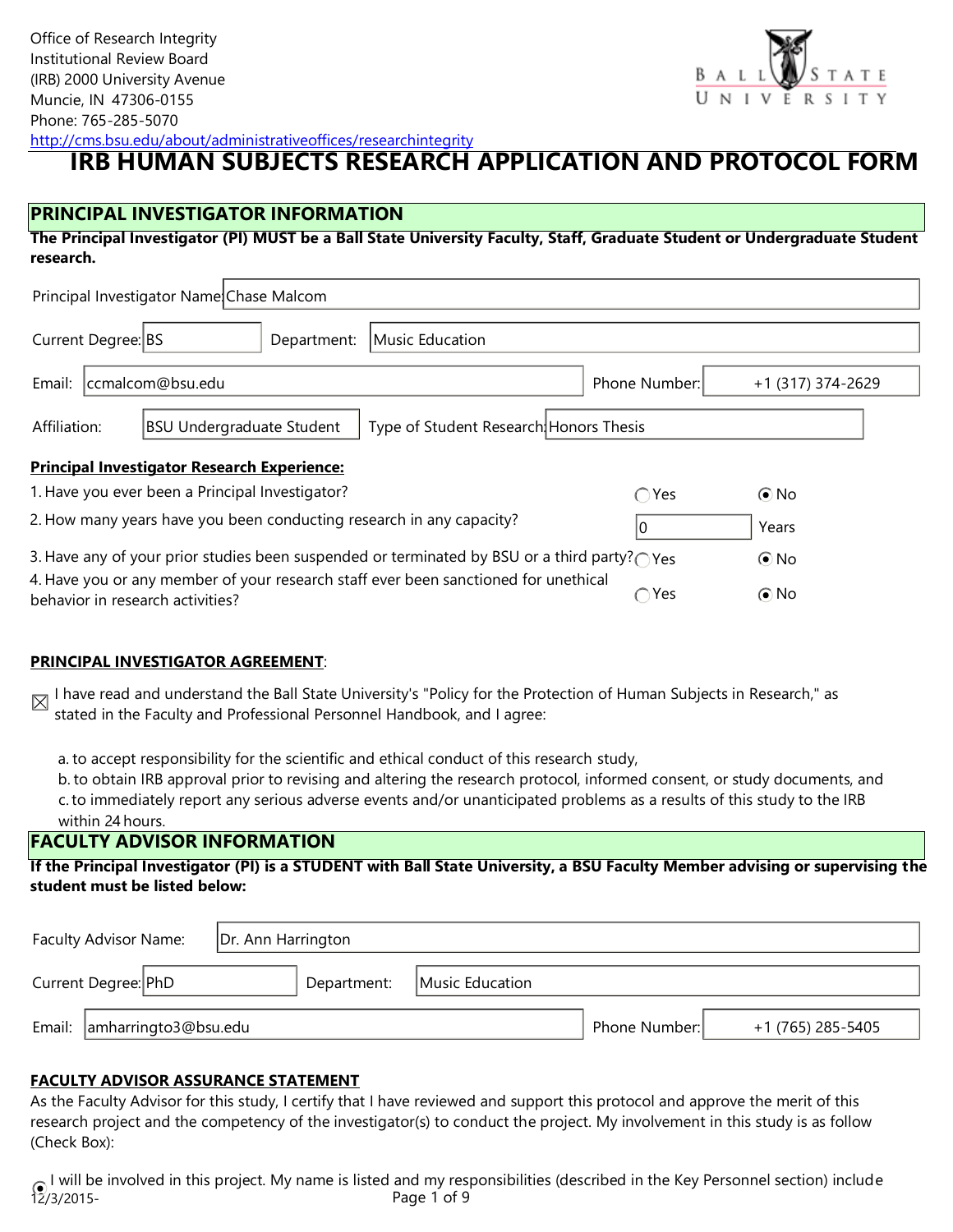supervision and oversight of this project.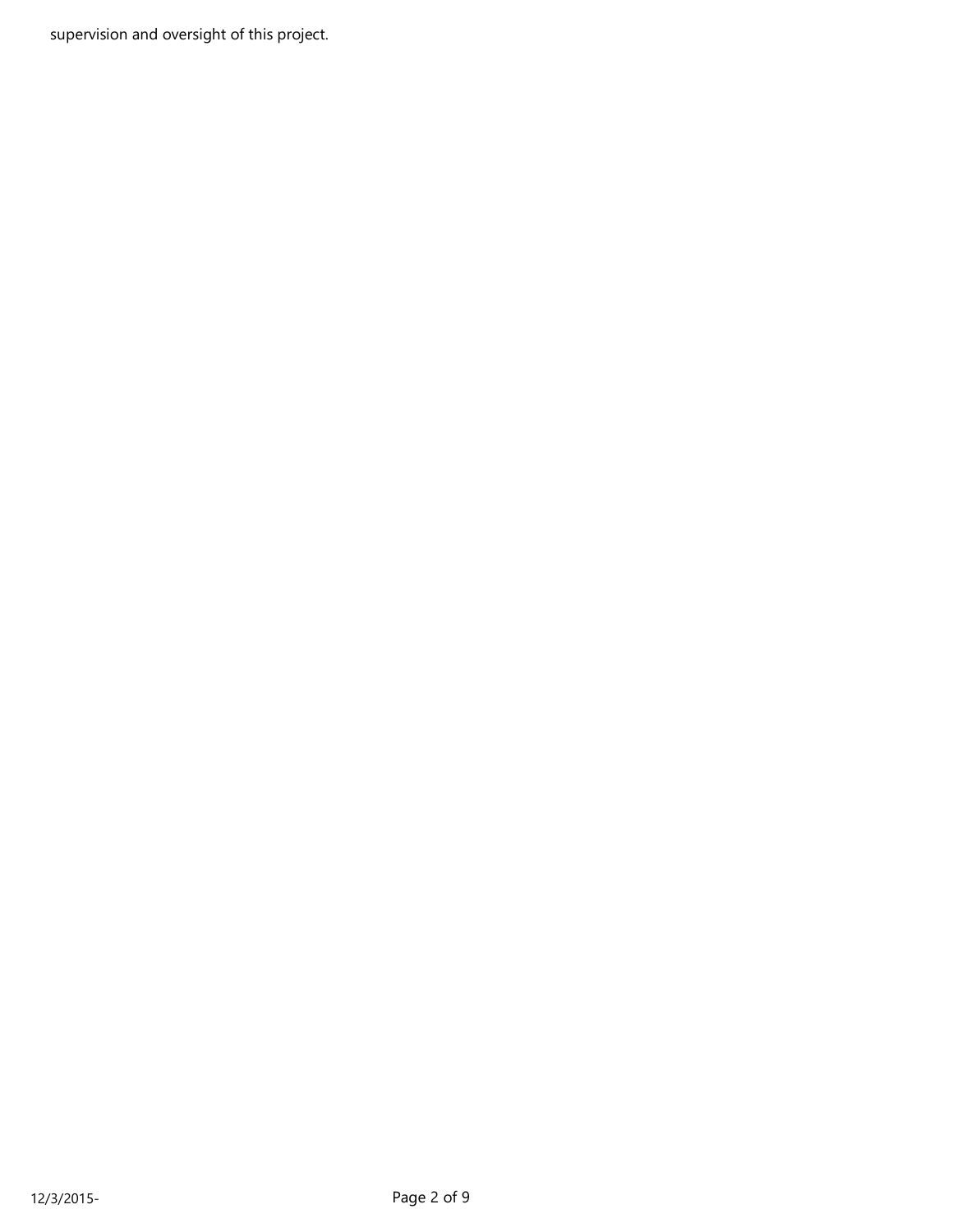### **KEY PERSONNEL**

List all Key Personnel (including Faculty Advisor), other than the PI, who will have a role in the research project *(Thesis and Dissertation*

*Committee Members are not required unless they will work with you on your research project)*:

### Add More Personnel

| Personnel Name     | Department      | Role on the Study      | Responsibilitie                                               |
|--------------------|-----------------|------------------------|---------------------------------------------------------------|
|                    | Organizatio     |                        |                                                               |
|                    |                 |                        | To oversee and quide research through                         |
| Dr. Ann Harrington | Music Education | <b>Faculty Advisor</b> | development of project through data analysis<br>and reporting |

# **HUMAN SUBJECTS RESEARCH TRAINING**

### **COLLABORATIVE INSTITUTIONAL TRAINING INITIATIVE (CITI)**

As of January 1, 2010, Ball State University policy requires that all Principal Investigators, Faculty Advisors, and all Key Personnel complete the CITI Training. To comply with the educational requirement, you and all key personnel (including faculty advisor) must have completed the online training modules on the protection of human subjects. For more information and link to CITI's website, please go to the Office of Research Integrity website.

Have you and all key personnel completed the required online training modul<sup>35?</sup> Yes  $\bigcap$  No

**NOTE: If this is your first BSU IRB submission, please include a PDF copy of your CITI Training Certificate, along with your Key Personnel.**

Responsible Conduct of Research Training Modules (RCR)- If your project is federally funded by the National Science Foundation, you and all key personnel (including faculty advisor), must complete the Responsible Conduct of Research Training Modules on CITI, along with the Basic/Refresher Course or Biomedical Course.

### **OTHER TRAINING**

Are there any specialized training(s) required for your project (i.e., certification for medical procedure, training in crisis response, etc.)? ◯ es No

# **RESEARCH PROJECT INFORMATION**

Project Title: Mindfulness and Music: Investigating the effect of mindfulness techniques in musical practice

# **\*The Project Title must match all documents and**

# - 16 Age of Participants: Minimum Age | 18 **IRBNet. SUBJECT INFORMATION** Total Number of Participants (Estimate or Rangla): 10 Gender: Gender: Both Male and Female Maximum Age (If no max. age limit, indicate with N/A or None) **SUBJECT POPULATION** Check all that apply: N/A

Normal Adult Population (18 years or older)

| ¥ 3/2015 |
|----------|
|----------|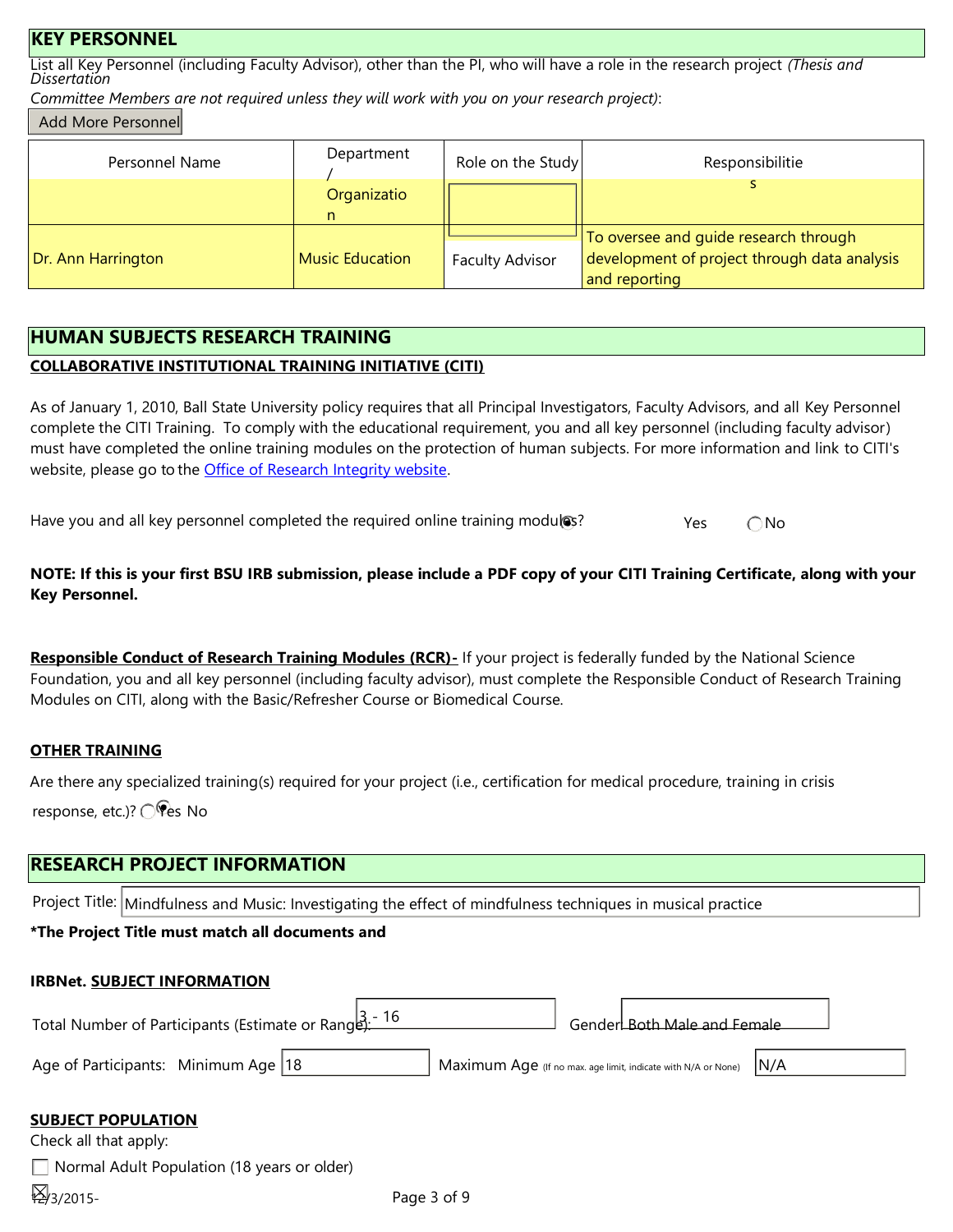Students (18 years or older)

Children (Minors)/Students (0-17 years)\*

Pregnant Women (Physical Experiments, Examinations, or Medical

Research)\* Prisoners\*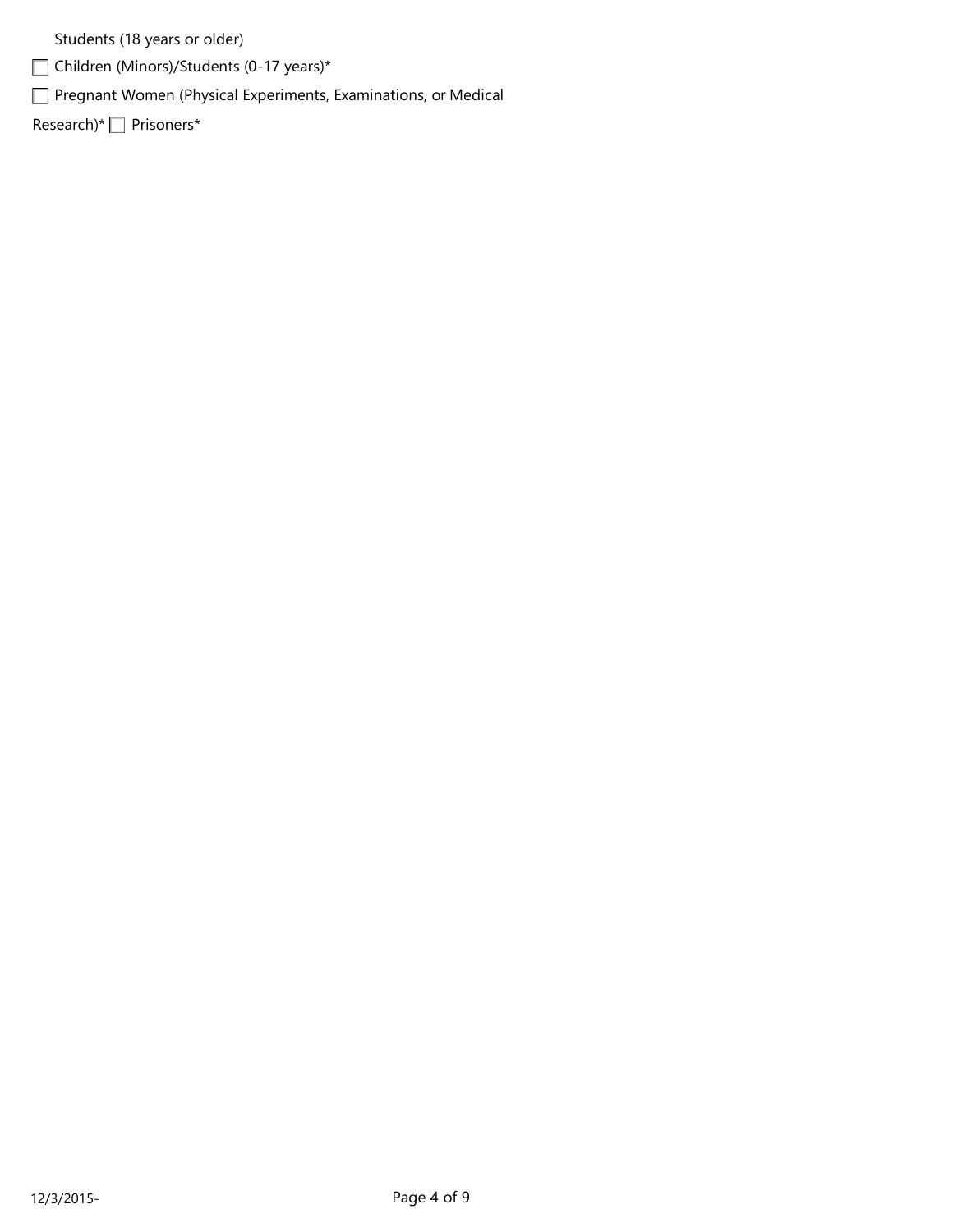$\Box$  People with Diminished Capacities\*

 $\Box$  Persons undergoing and/or receiving Health, Medical, Rehabilitative, Treatment/Services,

etc. \* Persons undergoing Social/Psychological Counseling \*

Other (Explain):

### **SUBJECT RECRUITMENT**

1. Will the research project be advertised on any electronic/paper media *(Email, Social Media, etc)*?  $\bigcap$  Yes  $\bigcirc$  No

### **RECRUITMENT PROCEDURES**

1. Describe in detail how you will recruit your participants for your study:

Course instructors at Ball State University will be contacted via email to request permission to recruit participants from their instrumental music methods courses. With the permission of the course instructors, I will make a brief announcement at the end of a class period in which I was invited to speak. This announcement will make students aware of the opportunity to participate. In the announcement I will state that volunteer participants will be asked to incorporate one of three mindfulness techniques into their personal practice schedule. I will also let the participants know that participation would involve attending one 20 minute instructional meeting, incorporating one of three minute mindfulness technique into their personal daily practice, answering four brief questions after each practice session as well as six brief questions at the end of each week (via qualtrics), and participating in a 15-minute exit interview at the end of the three-week data collection period. Volunteer participants will be asked to provide their email addresses at the end of the recruitment announcement. I then will provide a Qualtrics link via email for participants to enter their responses at the specified times. Those responses should take approximately three minutes to complete. I will then clearly state to the potential volunteers that the entire participation time comittment involves a threeweek period in which the participant will respond to the four brief Qualtrics items after each daily practice session (one minute per day), the six brief Qualtrics items each week (2 minutes), one educational meeting in which techniques will be introduced (20 minutes), and one exit interview with the researcher (20 minutes). I will also let the participants know that, although three different mindfulness techniques will be used, information about all techniques will be available to all participants at the end of the study. Lastly, I will state that participation is completely voluntary and that participants can discontinue their involvement at 2. If any screening (questionnaire) will be done for recruitment, will the questionnaire data be used for the study if the participant is not qualified for the study?

 $\bigcirc$  Yes  $\bigcirc$  No  $\bigcirc$  Not Applicable to this Study

### **SUBJECT INCLUSION/EXCLUSION CRITERIA**

**Inclusion Criteria**: A set of conditions that must be met in order for subject(s) to participate in the study (*including age of the participants*)

Participant must: Be a student of the Ball State School of Music; be 18 years of age; practice at least three times a week

**Exclusion Criteria**: A set of conditions that the subject(s) may not be allowed to participate in the study.

N/ A

### **POTENTIAL RISKS/DISCOMFORTS TO THE SUBJECT(S)**

#### Will there be any anticipated or potential risks or discomforts to the subject(s) during the

study? *(The federal regulations (45 CFR 46) define minimal risk, "...the probability and magnitude of harm or*  discomfort anticipated in the research are not greater in and of themselves that those ordinarily encountered in *daily life or during the performance of routine physical or psychological examinations or tests.")*

 $OYes$   $ONO$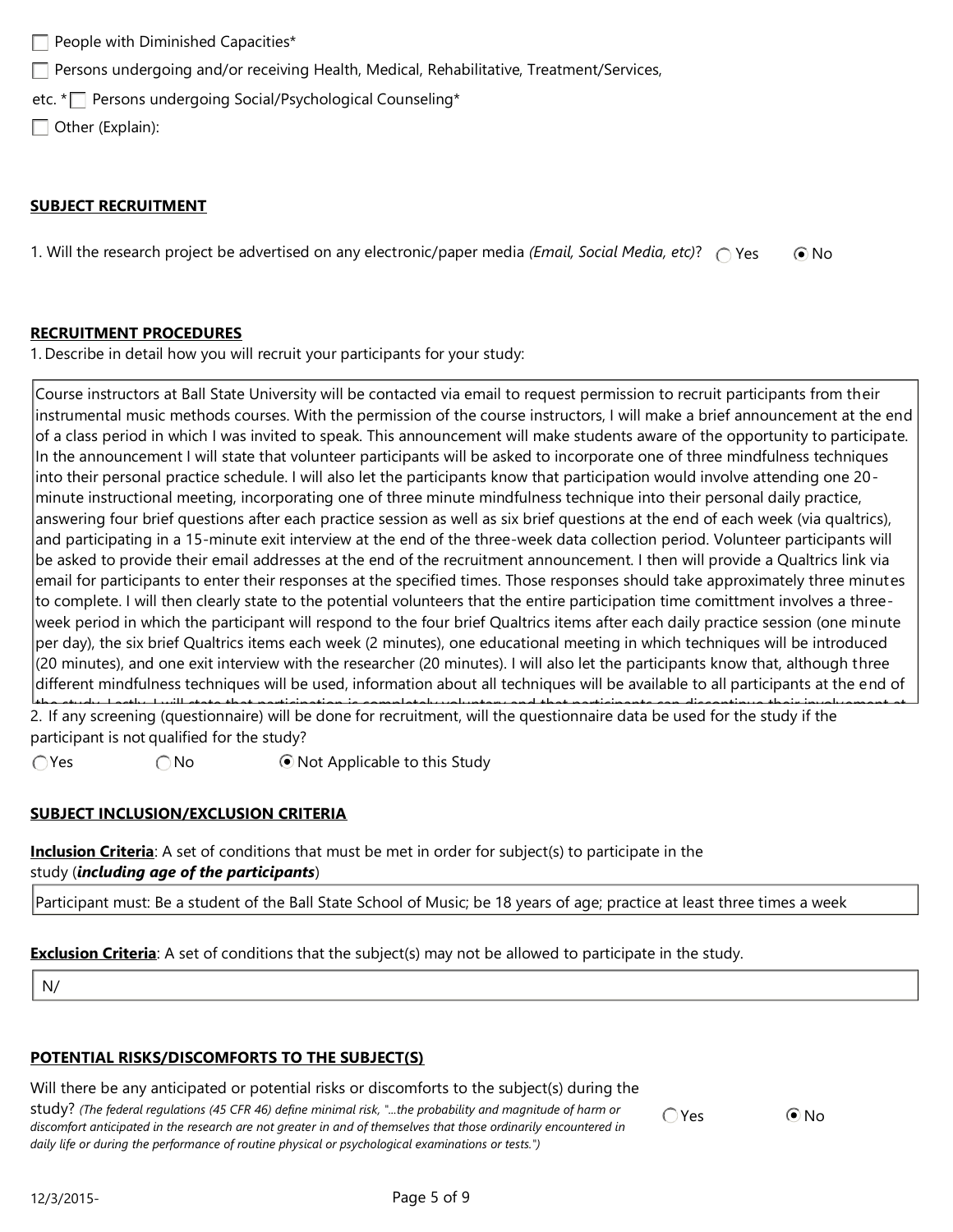# **DECEPTION/COERCION OF SUBJECT(S)**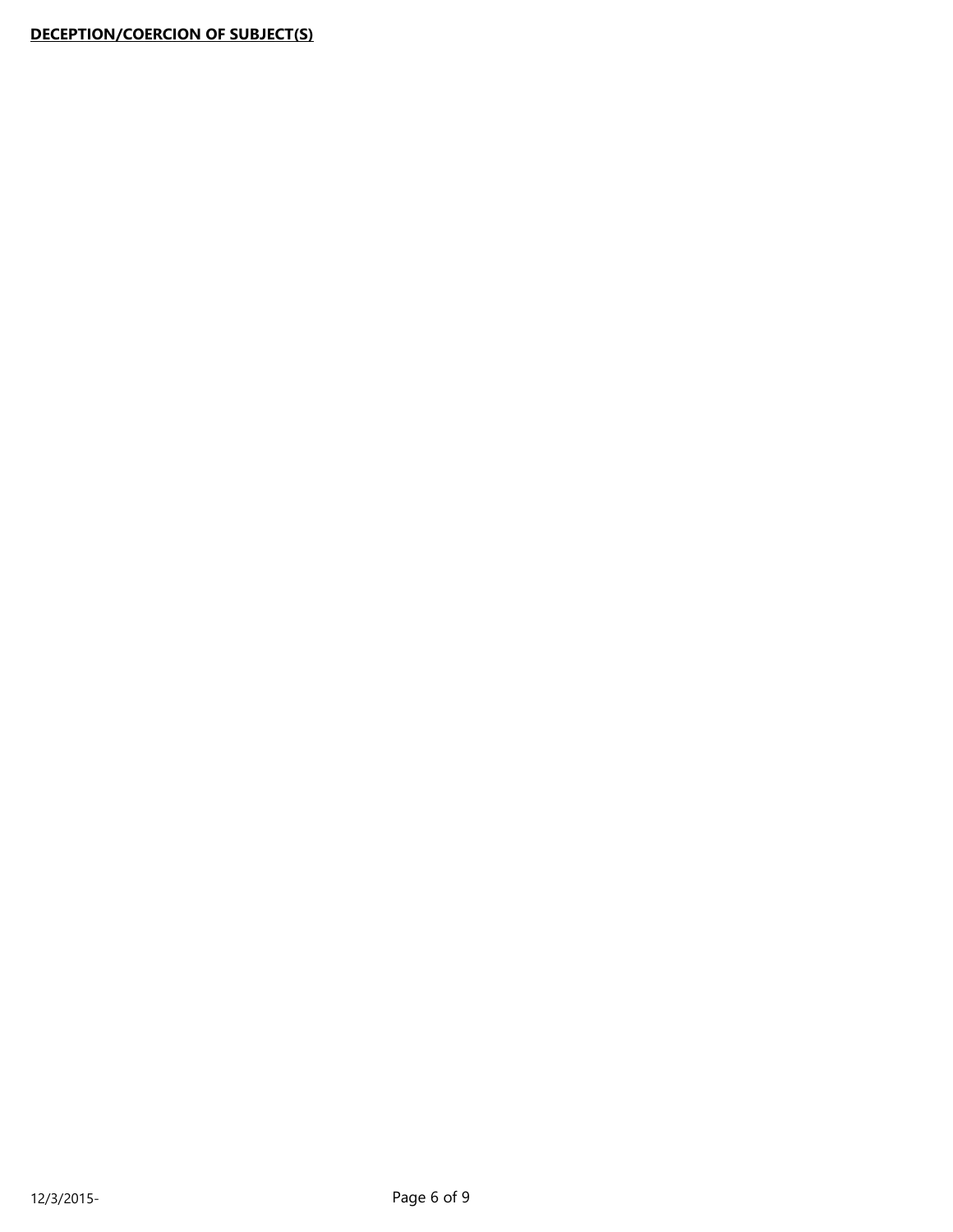| <b>Deception</b> - Witholding information for the purpose of the study.<br><b>Coercion</b> - Intimidating, threatening, or force to participate. |  |            |  |  |  |  |
|--------------------------------------------------------------------------------------------------------------------------------------------------|--|------------|--|--|--|--|
| Will this project involve either Deception or Coercion? $\bigcirc$ Yes                                                                           |  | $\odot$ No |  |  |  |  |

### **SUBJECT AND STUDY BENEFITS**

Will there be any benefits to the subject and/or to the study? Yes

Participants will be provided with one mindfulnes the ebnlique that may have a positive impact on their daily

#### **PROJECT SITE LOCATION**

*Provide the following information where you will conduct your study (location of data collection, interviews, etc.)*

Check all that apply:

 $\boxtimes$  Ball State University Campus (including Burris Laboratory School)

| Building: MIB and Bracken Library | Room Number(s) MIB 148, 149, 150, 155<br>(practice rooms), BL 203 |
|-----------------------------------|-------------------------------------------------------------------|
|                                   |                                                                   |

□ Off-Site Locations or Schools

 $\Box$  Internet (Be sure to read any policy regarding data ownership and protection)

 $\boxtimes$  Online Survey Sites (Check all that apply)

| $\boxtimes$ Qualtrics | □ Survey Monkey |
|-----------------------|-----------------|
|-----------------------|-----------------|

| MTurk (Amazon) |  |
|----------------|--|
|----------------|--|

 $\Box$  Other

If you are using Qualtrics, do you plan to use Geo-tracking (function on Qualtrics to track participants IP addresses)?

Yes, I plan to use Geo-Tracking.

No, I will not use Geo-Tracking and will click on the *Anonymize Response* button in the *Survey Options* buttons (top area)

[IU Ball Memorial Hospital \(Contact Alfreda Bright-](mailto:abright@iuhealth.org) abright@iuhealth.org. BMH's

IRB) | International Countries

Study  $\Box$  Other

**LETTER OF SUPPORT**: Any research that is conducted at a **non-BSU institutions or organizations** is required to obtain a Letter of Support. The Letter of Support must be on the institution or organization's letterhead and signed by a person of authority to grant access to the site for the study (i.e., Director, Manager, Principal, Superintendent, etc.). The Letter of Support must be uploaded on IRBNet as part of your package submission. An email message is **NOT** sufficient to meet this requirement.

In cases where sites, agencies, etc., have not been identified yet (original submission), please indicate this in the Application and make sure to upload the letter on your IRBNet project number once the letter is obtained. This is handled as a Modification process once the project has been approved.

#### **COLLABORATIVE/MULTI-SITE RESEARCH PROJECTS**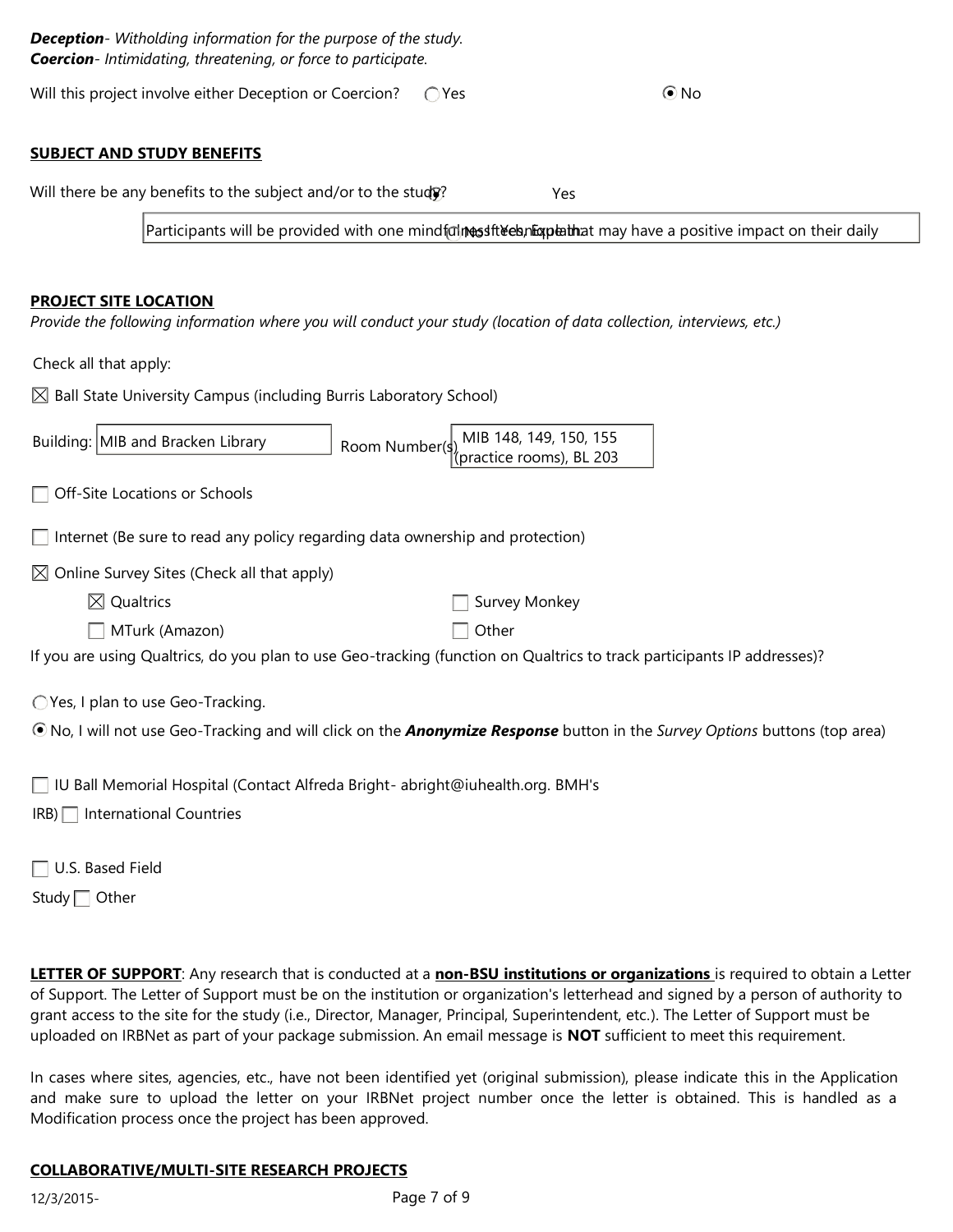Will the proposed research project be conducted as a collaborative research (i.e., research that involves two or more institutions/ organizations that hold **Federalwide Assurances\*** and have duly authorized IRB's)?

**\*Federalwide Assurance**- An institution committing to the Department of Health Human Services that will comply with the requirements in the HHS Protection of Human Subjects regulations at **45 CFR part 46**.

 $\bigcirc$  Yes  $\bigcirc$  No

# **FUNDING**

Have you applied for funding or have receive funding for your project?  $\bigcap$  Yes  $\bigcirc$  No

# **DATA- COLLECTION, STORAGE, AND SECURITY**

1. Will any information regarding the participant's identity (e.g., name, DOB, SSN, ID Number, address, phone, etc.) be collected on Informed Consent(s) or Study Documents?

 $\bigcirc$  Yes  $\bigcirc$  No

security measures will be

taken:

If Yes, explain why and what Names will be recorded on informed consent documents for research integrity. Email addresses will be collected in order to distribute Qualtrics links. Consent forms will be scanned and transferred to a password protected computer and paper copies will be destroyed.

If you are collecting identifiable information, will the information be stored with the participant's

responses? ○ Yes <sup>●</sup> No

2. Are you planning on using the participant's identifiable information on presentations or

publications? ○ Yes No

3. Will you be using Audio or Video Recording for your

 $\odot$  project? Yes  $\odot$  No

Will the recordings be used for presentations or publications?

 $\bigcap$ Yes  $\bigcirc$  No

4. Where will the data (electronic/paper) be stored during and after the study is complete? (Check all that

apply): Locked Cabinet/Office

 $\boxtimes$  Password Protected Computer/Flash Drive/DVD/CD or other Storage

Media  $\Box$  Home

Online Data Storage

 $\Box$  Other

5. How long will you keep the data (raw and final)?

Raw data will be retained for 3 years.

If your data (raw) is retained indefinitely, please provide an explanation for why and make sure that you have an explanation on the informed consent: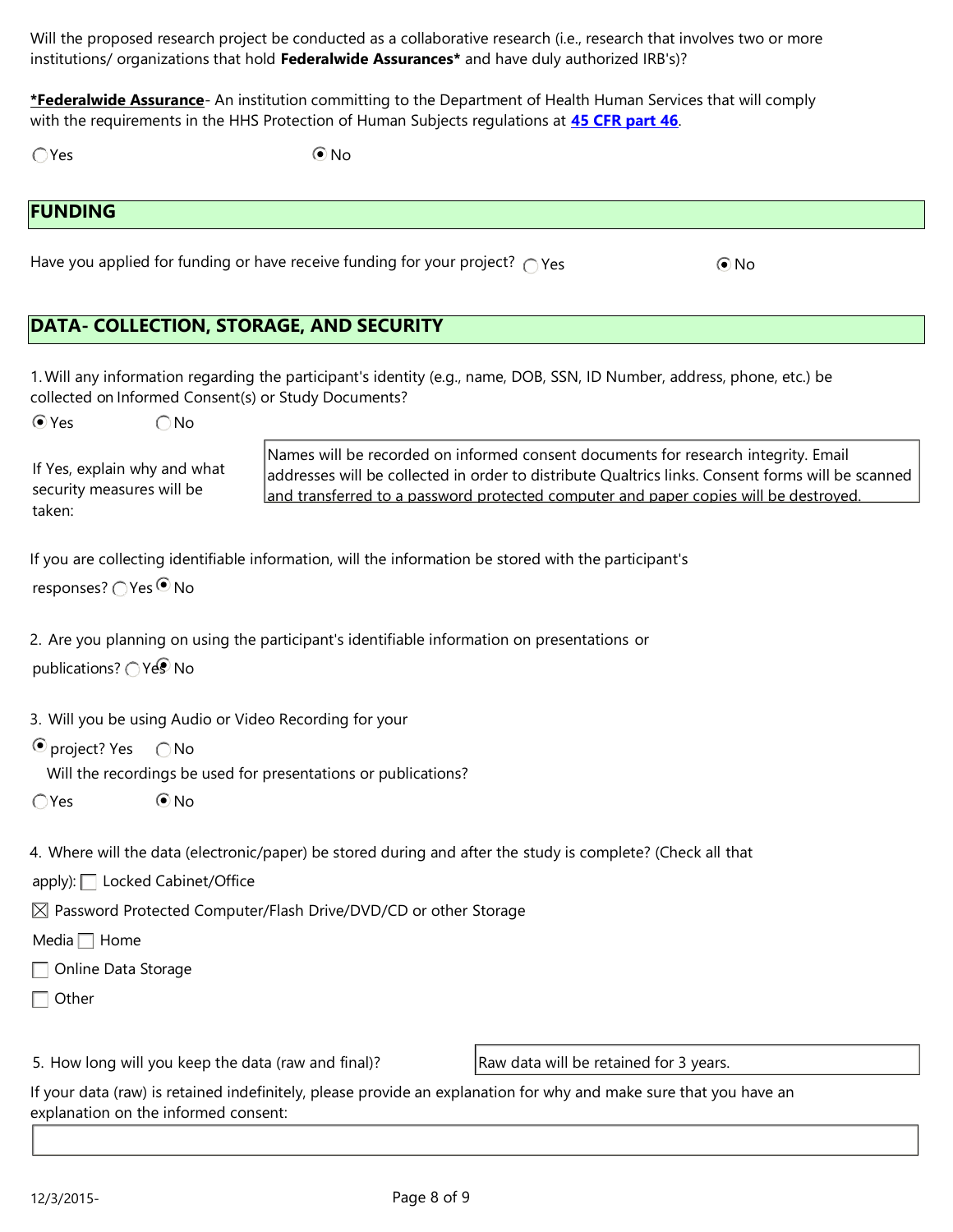- 6. Who will have access to the raw and final data besides yourself? (Check all that
- $\boxtimes$  apply): Faculty Advisor
- Research Team (Co-PI, Research Assistant, Graduate Assistant, etc.)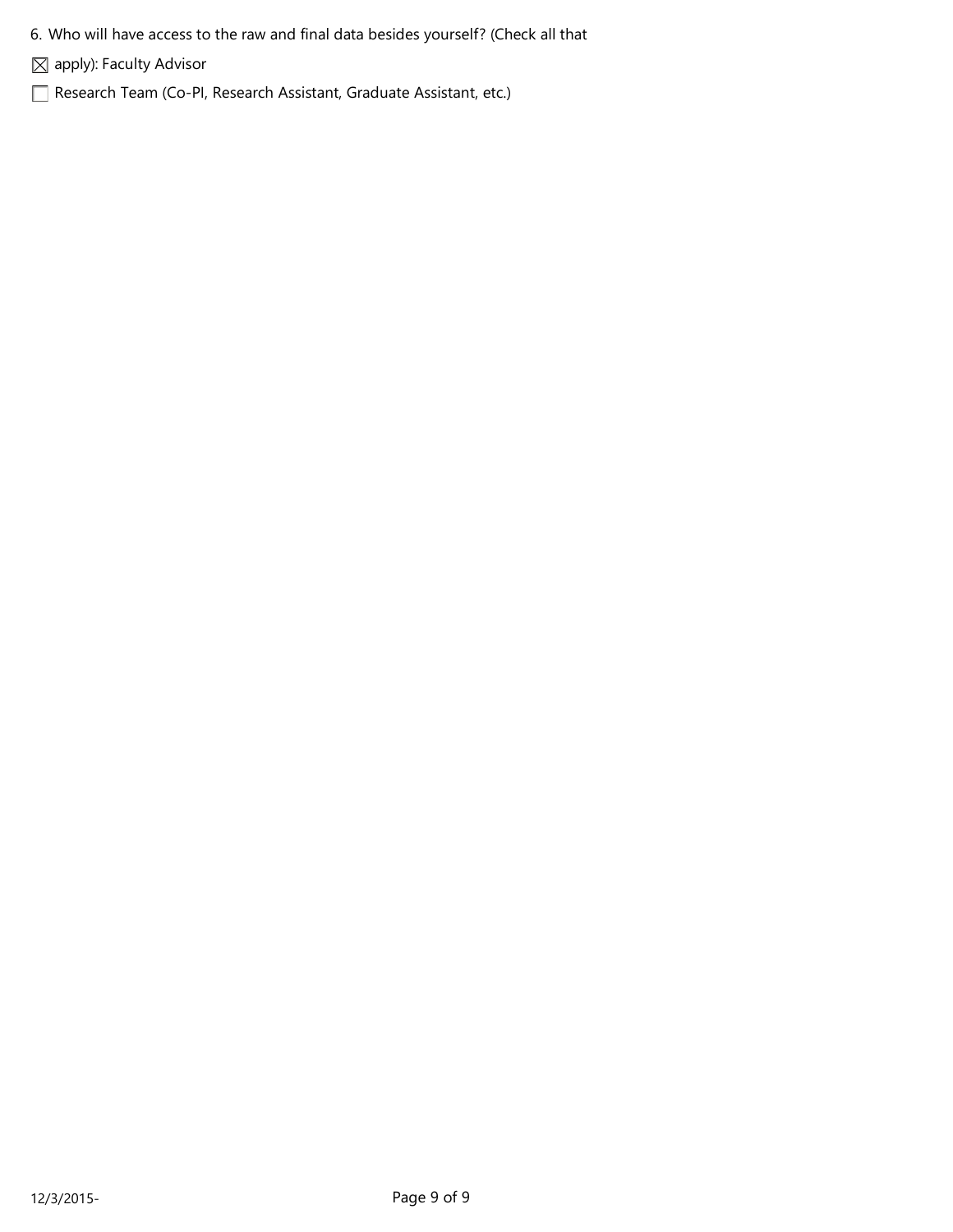Off Campus Collaborator or Consultant  $\Box$  Sponsor Federal Agency (NIH, FDA, NSF, etc.)  $\Box$  Other

# **DATA CONFIDENTIALITY/ANONYMITY**

**Anonymous Data**: Defined by where the researcher(s) may not identify of the subject with his/her data at any time during the study.

*(Online or Paper Surveys/Questionnaires, archival de-identified data, etc.)*

**Confidential Data**: Defined by when coding the identity of the subject and his or her data by using personal identifiers, there exists a means for identifying the subject. *(Interviews, audio or video recordings, using identifiable information, etc.)*

Indicate whether your data is Anonymous or Confidential and explain what provisions will be taken to maintain privacy and security:

Data will be confidential. Participants will choose a pseudonym for themselves. Responses to Qualtrics items and interview questions will be connected to their pseudonym, but not to their real names.

# **SPECIAL TYPES OF DATA**

### **1.Family Educational Rights and Privacy Act (FERPA)**

A. Will educational records or information found in educational records, as defined by FERPA

be use?  $\bigcap$  Yes  $\bigcirc$  No

### **2.Health Insurance Portability and Accountability Act (HIPAA)**

A. Will health, medical, or psychological records or information found in medical/health records, as defined under HIPAA

be used?  $\bigcirc$  Yes  $\bigcirc$  No

# **COMPENSATION**

| 1. Are subjects being paid or receiving incentives for participating in the study?                                                          | $\bigcirc$ Yes | $\overline{\bullet}_{\mathsf{No}}$ |  |
|---------------------------------------------------------------------------------------------------------------------------------------------|----------------|------------------------------------|--|
| 2. Are subjects being reimbursed for expenses (travel, gas, food, hotel, etc.)?                                                             | $\bigcap$ Yes  | $\odot$ <sub>No</sub>              |  |
| 3. Will students receive extra credit for a course if they participate in the study?                                                        | $\bigcirc$ Yes | $\odot$ No                         |  |
| 4. Will students receive class or departmental research credit for their participation?                                                     | $\bigcirc$ Yes | $\odot$ No                         |  |
| 5. Is there a completion bonus?                                                                                                             | ∩Yes           | $\odot$ No                         |  |
| 6. Will there be compensation for research-related injury?                                                                                  | $\bigcap$ Yes  | $\odot$ No                         |  |
| 7 The consistence with developments and children or often, will there as a children and the interest of the mean and then are as a constant |                |                                    |  |

7. If the participants withdraw from the study (during or after), will they receive their incentive/compensation or research

| credit? $\bigcirc$ Yes      | $\odot$ No | Partial/Pro-Rated                                  |  |
|-----------------------------|------------|----------------------------------------------------|--|
|                             |            | If No, please explain why There is no compensation |  |
| $\sim$ $\sim$<br>$\sqrt{2}$ |            |                                                    |  |

8. Other (Please Explain):

If you are using BSU funds, you will need to contact the BSU Office of University Controller (765-285-8444) or visit their website for procedures and policies regarding tax information to be collected from participants.

# **SUBJECT FINANCIAL EXPENSES**

Will subjects have any financial expenses to participate in the study (i.e., travel, gas, food, hotel,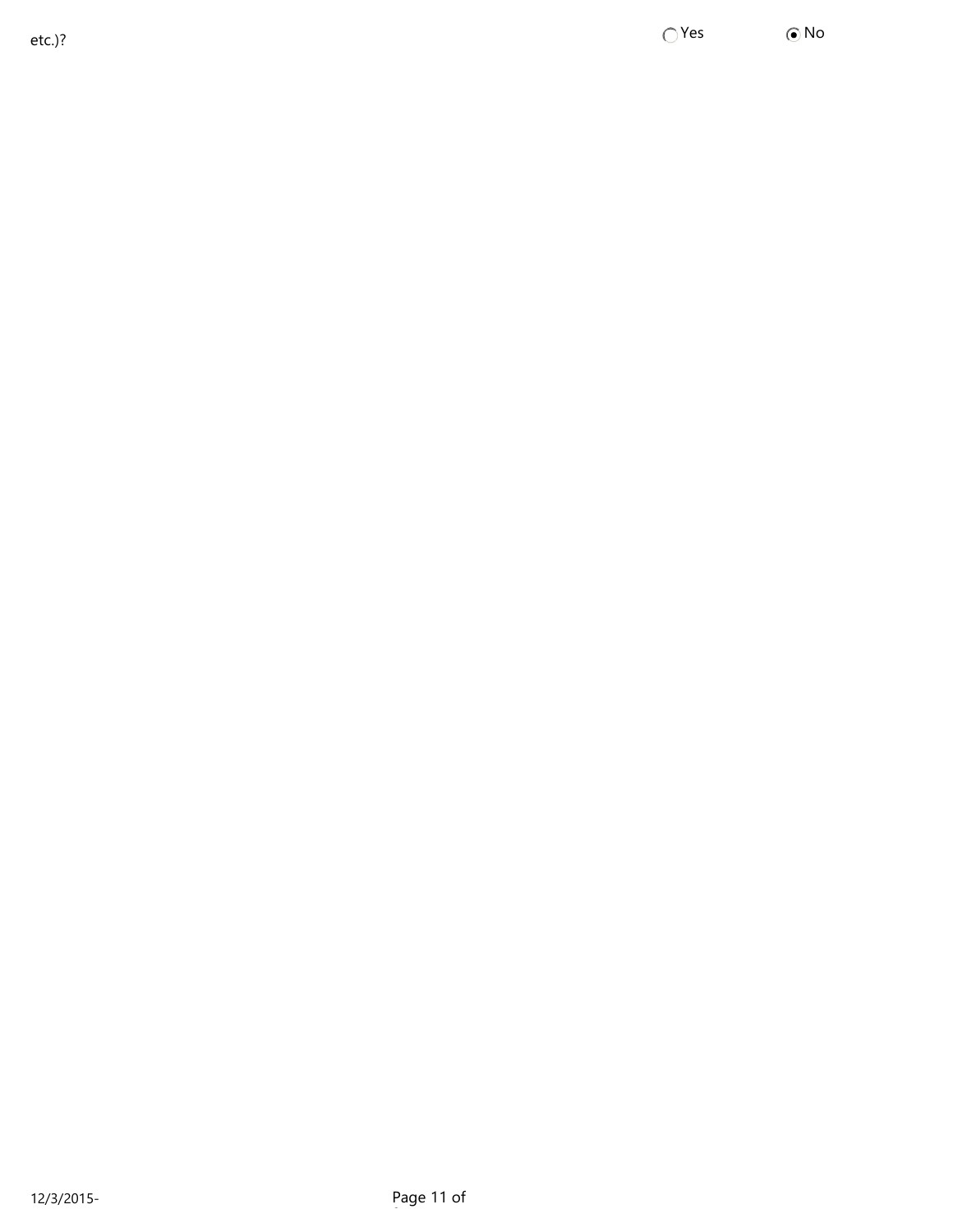*NOTE: If a subject has to travel to the location site to participate in the study via car, plane, train, bus, etc., they will incur financial expenses.*

# **STUDY PROTOCOL**

# **STUDY PURPOSE**

State the objectives of the research and, when appropriate, any hypotheses you have developed for the research.

The purpose of this study is to investigate the perceived effects of incorporating mindfulness techniques into musicians personal practice, specifically on practice efficiency.

## **RATIONALE**

Explain the need for the research. Describe the data that the project is expected to provide and how the data will contribute to existing information in the field. Provide a concise description of the previous work in the field.

### *NOTE: If you are planning on using students in your class as research participants, please explain why you want to use them in your study.*

Multiple studies have been conducted on the topic of incorporating meditation and mindfulness techniques into the classroom. Valentine and Sweet (1999) noted much higher performance in attention span from participants in the meditation groups, as opposed to the control group. A more recent study by Lin and Mai (2016) investigated the effects of incorporating guided meditation into the morning routines of study group of students. Participants who experienced the mindfulness meditation archived higher scores than the control group on a short-term academic performance assessment. Additionally, most of the participants in the treatment group reported that they personally enjoyed the new mindfulness techniques.

While there has been a recent increase in research being conducted on the benefits of meditation and other mindfulness practices, there is very little research being conducted on how it could benefit musicians and music students specifically. As a music educator, this is something that interests me greatly and could potentially help my guide my future music students on their path to success.

Lin, J. W., & Mai, L. J. (2016). Impact of mindfulness meditation intervention on academic performance. Innovations in Education and Teaching International, 55(3), 366–375. doi: 10.1080/14703297.2016.1231617

## mindfulness meditation on sustained attention. Mental Health, Religion & Culture, 2(1), 59-70. doi: **RESEARCH REFERENCES/CITATIONS**

List any references/citations that you researched based on your study purpose and rationale for your project. If there are no references or citations used for your project, please explain why.

Lin, J. W., & Mai, L. J. (2016). Impact of mindfulness meditation intervention on academic performance. Innovations in Education and Teaching International, 55(3), 366–375. doi: 10.1080/14703297.2016.1231617

Valentine, E. R., & Sweet, P. L. G. (1999). Meditation and attention: A comparison of the effects of concentrative and mindfulness meditation on sustained attention. Mental Health, Religion & Culture, 2(1), 59-70. doi:

## **METHODS AND PROCEDURES**

Describe the study and design in detail and all procedures in which the subject will be asked to participate. If surveys and questionnaires are used for the study, how will they be returned to the researcher? If the research involves more than one visit to the research location, specify the procedures to take place at each session, the amount of time for each session, the amount of time between sessions, and the total duration of the sessions. If multiple researchers will be involved in the project, identify who

I will recruit undergraduate music students enrolled in instrumental methods courses at Ball State University. I will then randomly assign each participant to one of three groups. Each group will be assigned a different mindfulness treatment: group one will be asked to use the first two minutes of each of their daily practice sessions to think through their practice session, group two will be asked to use the first two minutes of each of their daily practice sessions to complete a series of breathing exercises, and group three will be asked to use the first two minutes of each of their daily practice sessions to complete a twominute guided meditation. Prior to the beginning of the study, I will meet with each group in a conference room at the BSU Bracken library to review what is being asked from them, and to provide training necessary to engage in the mindfulness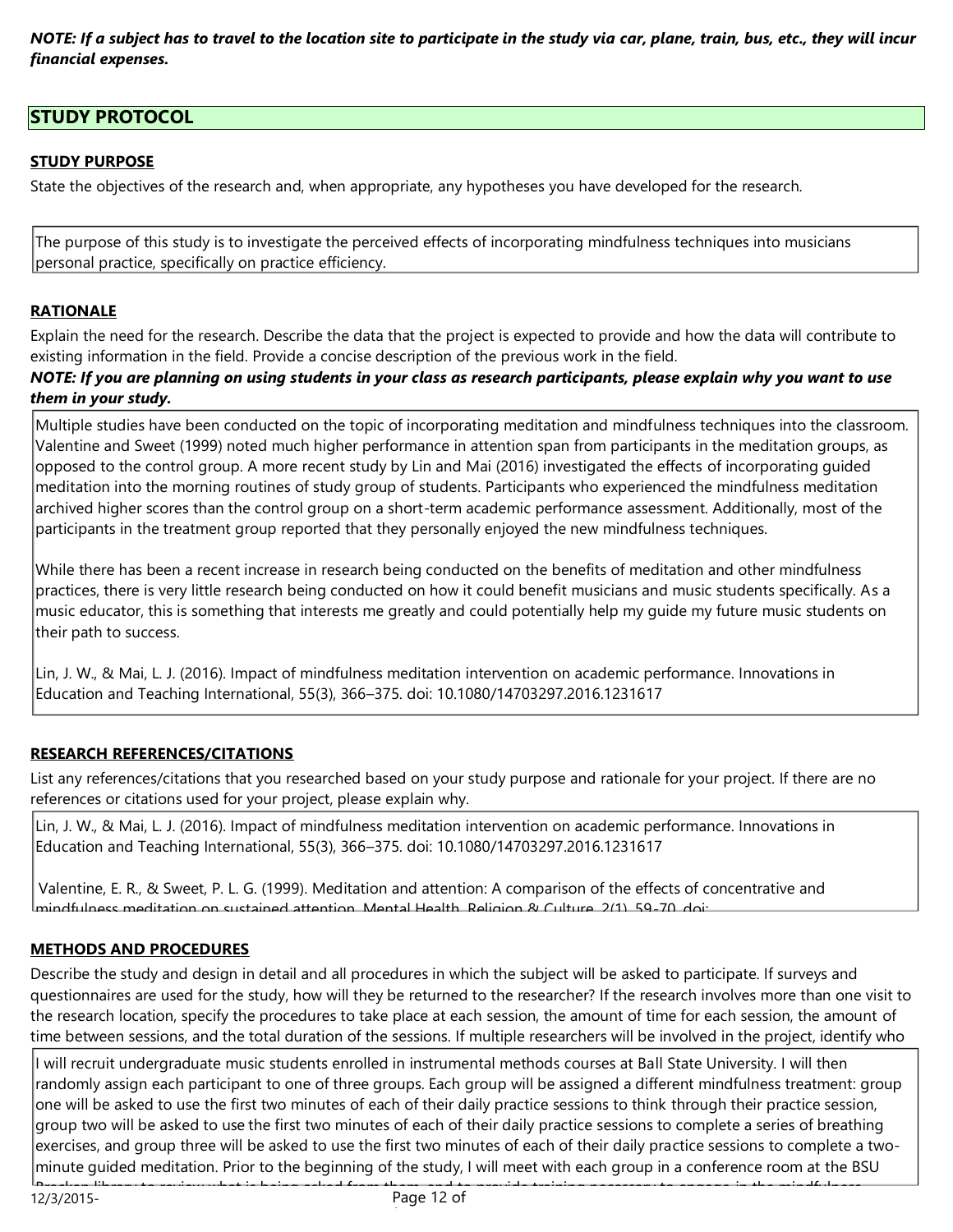will conduct which procedure(s).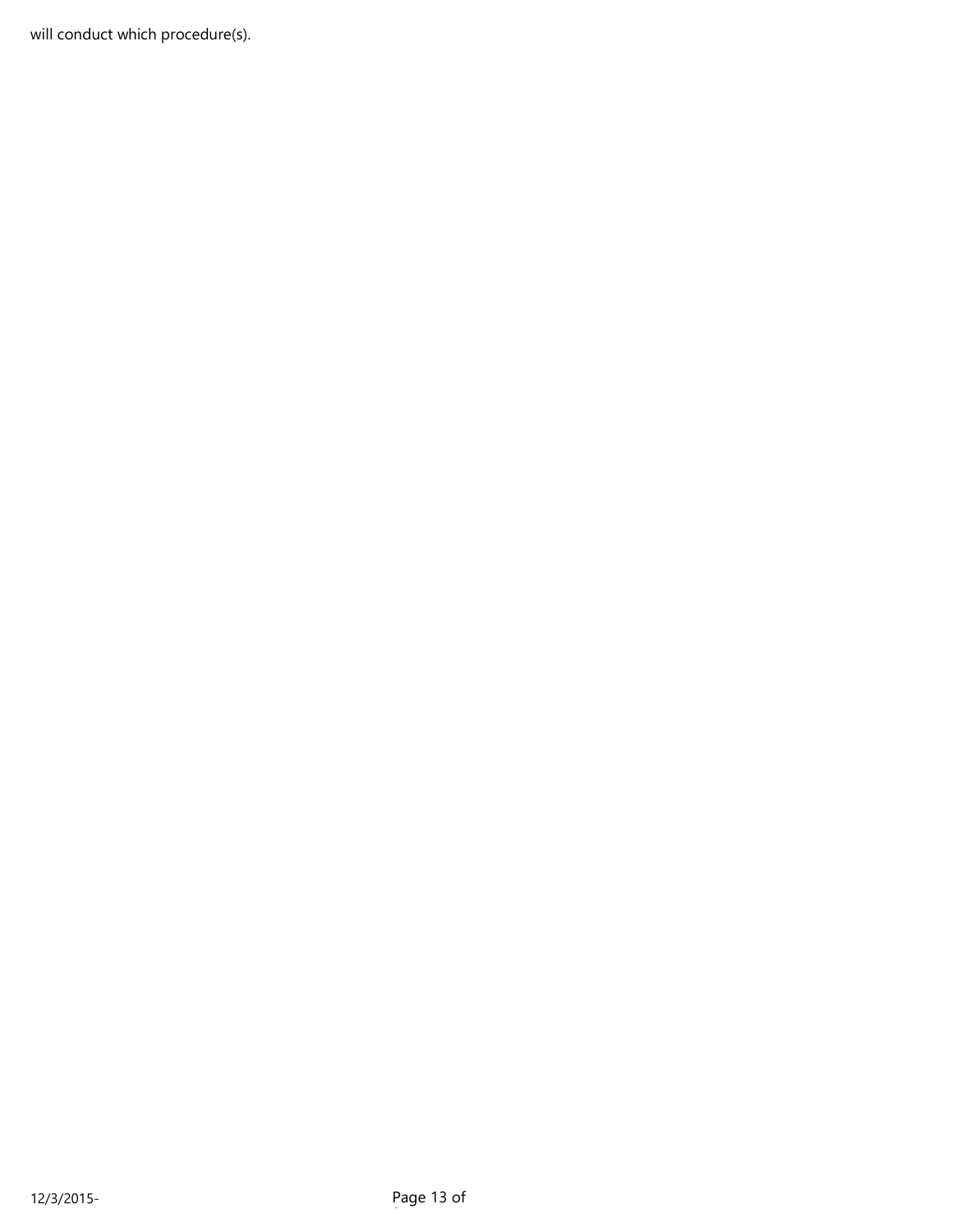presented at this introductory meeting, as well as a secondary informed consent document relating to the post-study interview. These

documents will be collected at the end of the introductory meeting, scanned onto a password protected computer, and paper copies will be destroyed. Group one will receive written instructions for "thinking through" their practice sessions (see attached). Group two will receive written instructions that will guide them through the breathing exercises (see attached), and group three will receive an audio recording that will guide them through a mindfulness meditation exercise (see attached). Participants will be also be asked to choose a pseudonym to ensure confidentiality and to facilitate data management. For the two practice sessions, the participants will be asked to practice normally and to log each practice session, via a Qualtrics link. They will be asked to indicate the length of the practice session (in minutes) and to rate (on a 10-point scale where 1 = very ineffective and 10 = very effective) how effective they believed that practice session to have been. An open response item will prompt them to provide a few sentences explaining why they assigned themselves that rating. After these preliminary practice sessions, the participants will be asked to begin using their assigned mindfulness techniques during the first two minutes of each daily practice session. After each practice session they will again use a Qualtrics link to record the length of their practice session (in minutes) and to rate the overall effectiveness of their practice session. An open response item will prompt them to provide a few sentences explaining why they assigned themselves that rating. The study will last for two weeks. At the end of the study, I will download all responses from Qualtrics and organize the data by pseudonym. After a preliminary analysis of that data, I will also conduct interviews with participants to ask them to elaborate on any effects that they observed, and to ask for questions about their practice logs as needed. I will then transcribe the interviews and code them for themes. The Qualtrics data collection

#### **INFORMED CONSENT** will be emailed a debrief in which the mindfulness resources and instructions of the mindful form and semi-structured interview protocol are attached to this application. At the end of the data collection period,

Please indicate what type(s) of Informed Consent (IC) will be used for this study? (Check all that

 $\boxtimes$  apply) Adult (18 years or older)

 $\Box$  Parental Permission (Minors: 0-17 years old)

 $\Box$  Child Assent (Minors: 0-17 years old- This must be written in age appropriate language)

### **Informed Consent Process/Signature Waiver**

Are you applying for an alteration of the Informed Consent process or a Are you applying for an atteration of the informed Consent process or a Canada Pres<br>waiver of the Informed Consent signature requirement?

*PLEASE NOTE: If English is NOT the primary language of the participants, then the Informed Consent must be also be translated in the participant's native language. Include the translated Informed Consent with your package and a statement as to how (or by whom) the Informed Consent was translated.*

## **PROJECT DOCUMENTS**

Check the box(es) of ALL the documents you submitted for your project on IRBNet:

| $\boxtimes$ Application and Protocol       |        |
|--------------------------------------------|--------|
| $\boxtimes$ Form Adult Informed            |        |
| Consent(s)                                 |        |
| Parental Permission Consent (for           |        |
| Minors) Child Assent (for Minors)          |        |
| Recruitment Letter(s)                      |        |
| $\boxtimes$ Survey/Questionnaire/Interview |        |
| Questions                                  |        |
| Data Collection Forms                      |        |
| HIPAA/FERA                                 |        |
| Documents                                  |        |
| $\Box$ Media Permission Form(s)            |        |
| 12/3/2015-                                 | Page 1 |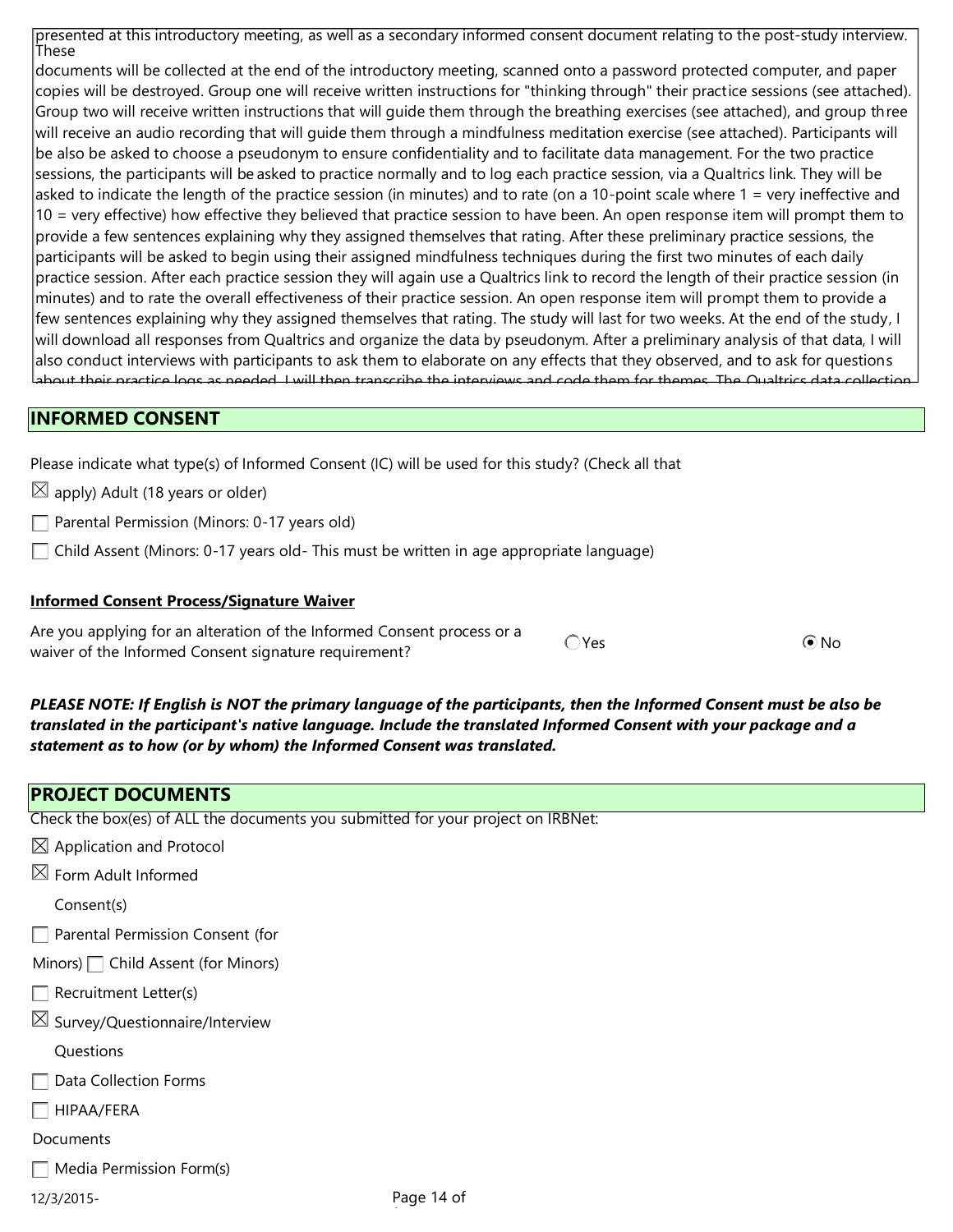- Letters of Support
- $\boxtimes$  Debriefing Letter(s)
- $\boxtimes$  CITI Training
- $\boxtimes$  Certificates Other

(Explain):